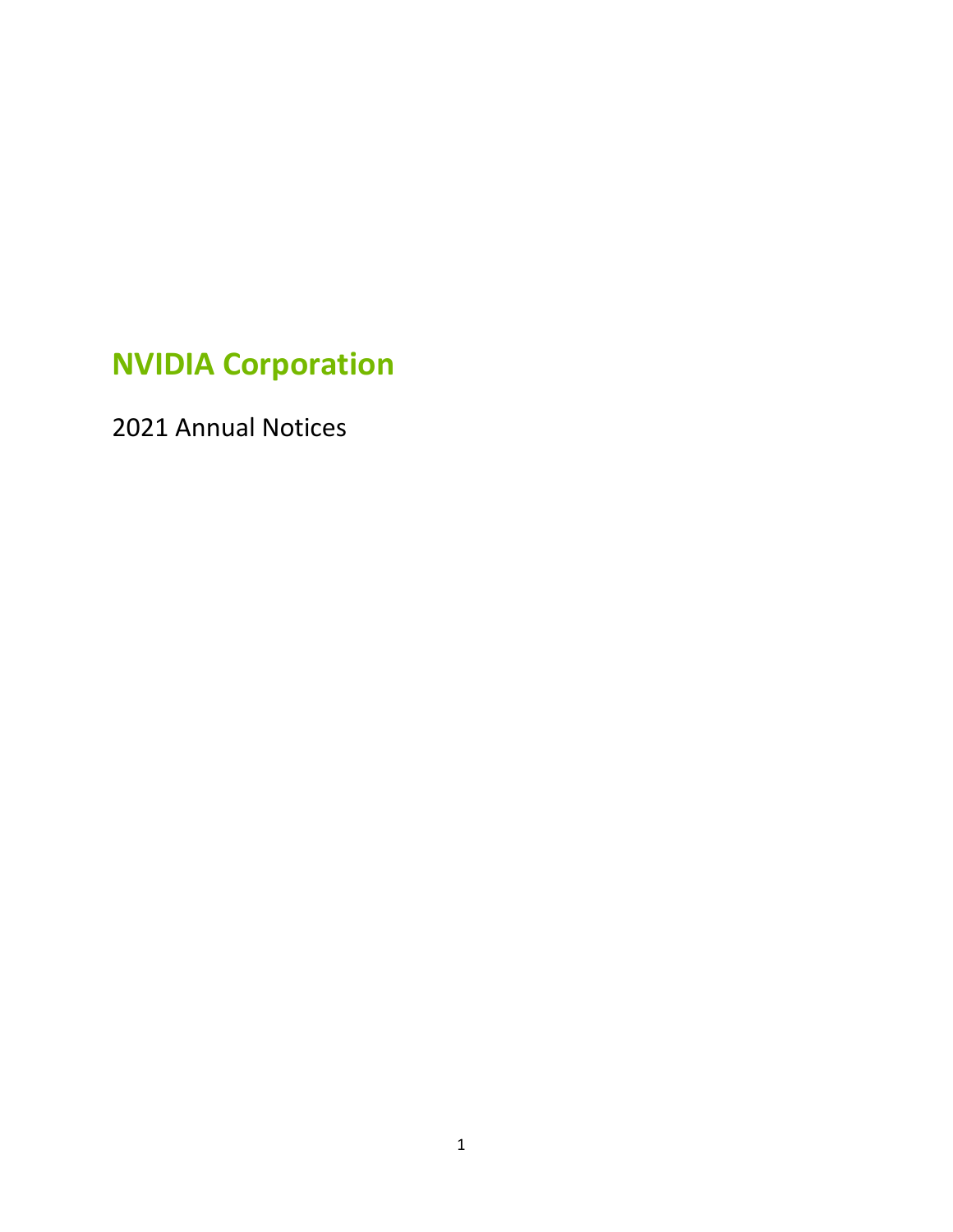#### **TABLE OF CONTENTS**

| Women's Health and Cancer Rights Act (WHCRA)                    |  |
|-----------------------------------------------------------------|--|
|                                                                 |  |
|                                                                 |  |
|                                                                 |  |
|                                                                 |  |
| Children's Health Insurance Program Reauthorization Act of 2009 |  |
|                                                                 |  |
|                                                                 |  |
|                                                                 |  |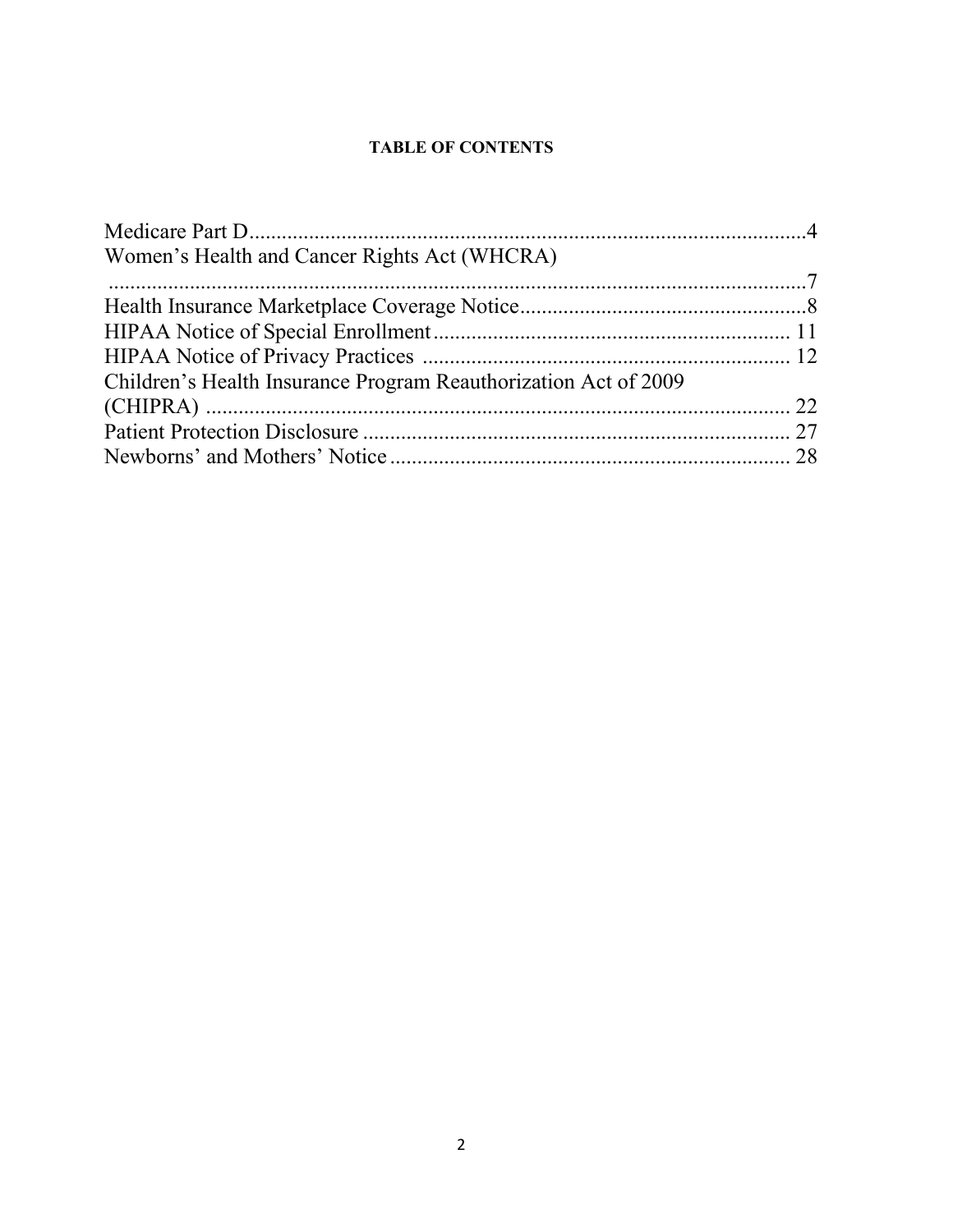# Important Notices

We recommend that you review the attached notices to determine if any of them apply to you.

### **Medicare Part D**

 If you (and/or your dependents) have Medicare or will become eligible for Medicare in the next 12 months, a Federal law gives you more choices about your prescription drug coverage. Please see page 2 for more details.

### **Women's Health & Cancer Rights Act (WHCRA)**

 Notification that your health plan offers coverage for mastectomies and provides certain additional mastectomy-related benefits.

### **Health Insurance Marketplace Coverage Notice**

• Provides information regarding health coverage that is available on the Health Insurance Marketplace.

### **HIPAA Notice of Special Enrollment**

 Outlines certain circumstances under which you and your dependents may make midyear changes to your health plan elections.

### **HIPAA Notice of Privacy Practices**

 Describes how the Plan protects your health information, and your rights under the HIPAA privacy and security rules.

### **Children's Health Insurance Program Reauthorization Act of 2009 (CHIPRA)**

 This Notice describes potential opportunities for premium assistance (based on the state in which you reside).

### **Patient Protection Disclosure**

 Explains your right to choose a primary care provider or a pediatrician; or to obtain obstetrical or gynecological care without prior authorization.

### **Newborns' and Mothers' Notice**

 Describes protections for mothers and their newborn child(ren) with regard to the length of hospital stays following childbirth.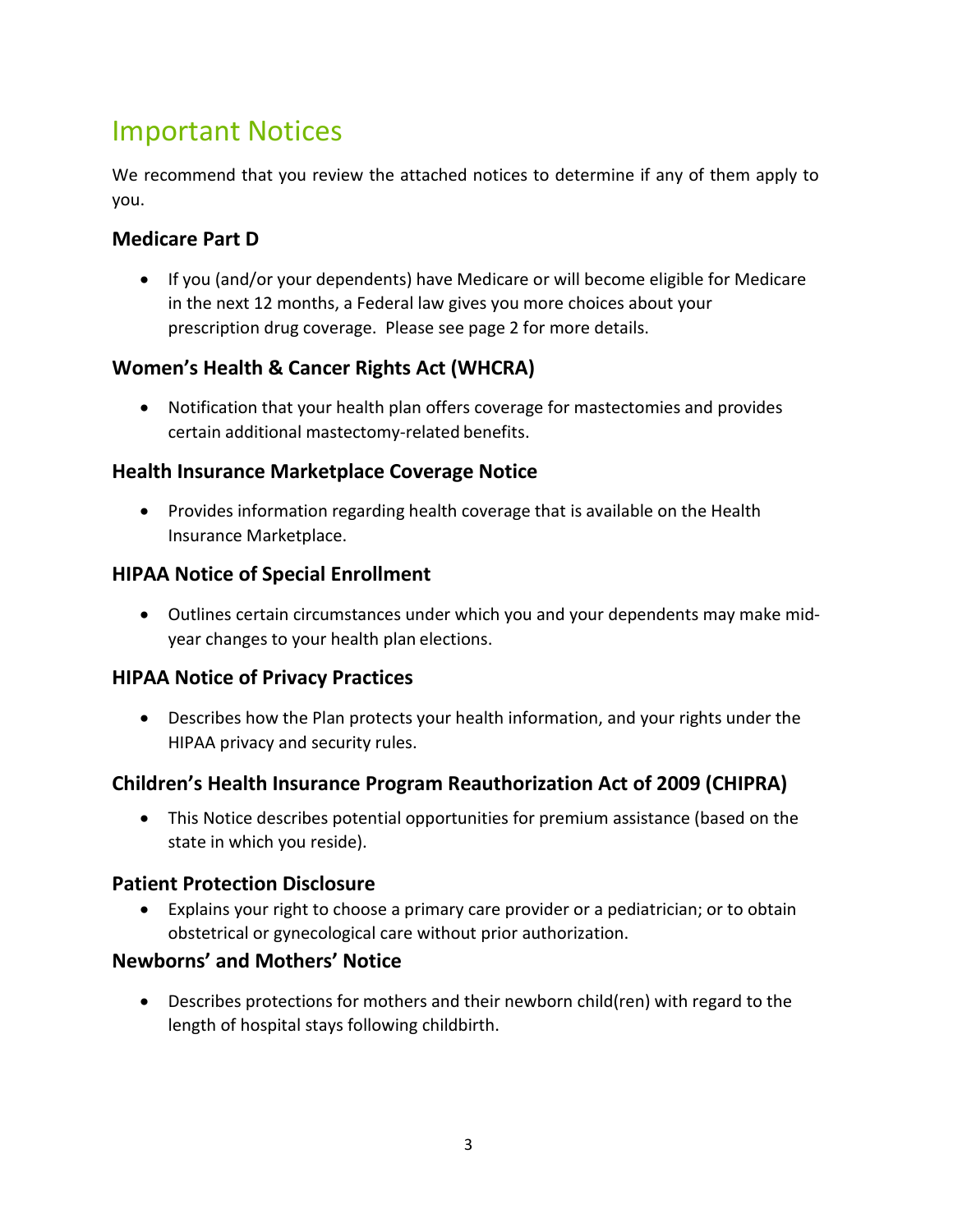# **Medicare Part D Notice of Creditable Prescription Drug Coverage**

### **Important Notice from NVIDIA Corporation About Your Prescription Drug Coverage and Medicare**

Please read this notice carefully and keep it where you can find it. This notice has information about your current prescription drug coverage through the NVIDIA Welfare Plan and about your options under Medicare's prescription drug coverage. This information can help you decide whether or not you want to join a Medicare drug plan. If you are considering joining, you should compare your current coverage, including which drugs are covered at what cost, with the coverage and costs of the plans offering Medicare prescription drug coverage in your area. Information about where you can get help to make decisions about your prescription drug coverage is at the end of this notice.

There are two important things you need to know about your current coverage and Medicare's prescription drug coverage:

- 1. Medicare prescription drug coverage became available in 2006 to everyone withMedicare. You can get this coverage if you join a Medicare Prescription Drug Plan or join a Medicare Advantage Plan (like an HMO or PPO) that offers prescription drug coverage. All Medicare drug plans provide at least a standard level of coverage set by Medicare. Some plans may also offer more coverage for a higher monthlypremium.
- 2. NVIDIA Corporation has determined that the prescription drug coverage offered to you through Cigna / CVS, Kaiser and Blue Cross Blue Shield of Alabama plans are, on average for all plan participants, expected to pay out as much as standard Medicare prescription drug coverage pays and is therefore considered Creditable Coverage. Because your existing coverage is Creditable Coverage, you can keep this coverage and not pay a higher premium (a penalty) if you later decide to join a Medicare drug plan.

### **When Can You Join A Medicare Drug Plan?**

You can join a Medicare drug plan when you first become eligible for Medicare and each year from October 15<sup>th</sup> to December 7<sup>th</sup>.

However, if you lose your current creditable prescription drug coverage, through no fault of your own, you will also be eligible for a two (2) month Special Enrollment Period (SEP) to join a Medicare drug plan.

### **What Happens To Your Current Coverage If You Decide to Join A Medicare Drug Plan?**

If you decide to join a Medicare drug plan, your current NVIDIA Welfare Plan coverage will be affected.

If you do decide to join a Medicare drug plan and drop your current NVIDIA Welfare Plan coverage, be aware that you and your dependents will not be able to get this coverage back.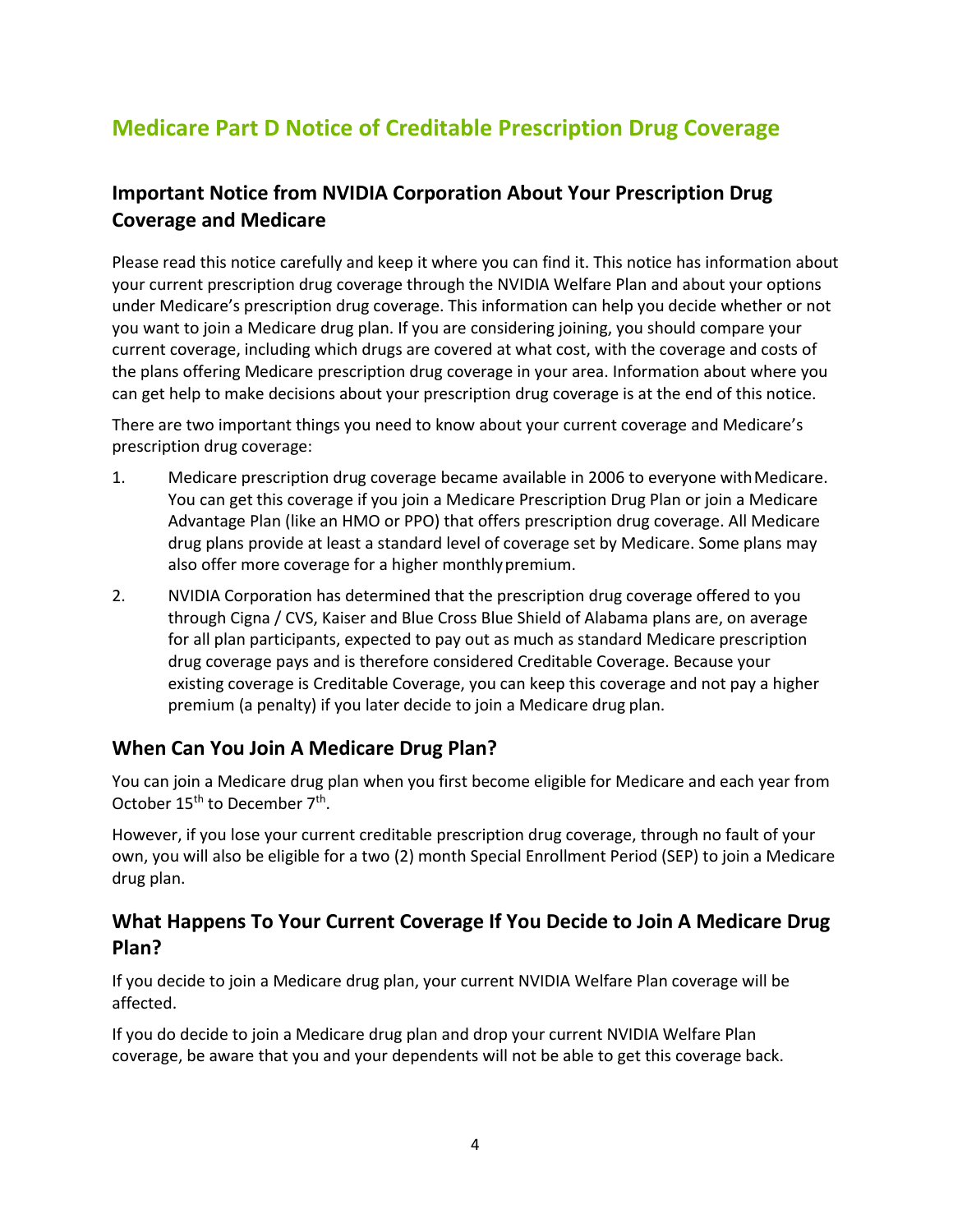### **When Will You Pay A Higher Premium (Penalty) To Join A Medicare Drug Plan?**

You should also know that if you drop or lose your current coverage through the NVIDIA Welfare Plan and don't join a Medicare drug plan within 63 continuous days after your current coverage ends, you may pay a higher premium (a penalty) to join a Medicare drug plan later.

If you go 63 continuous days or longer without creditable prescription drug coverage, your monthly premium may go up by at least 1% of the Medicare base beneficiary premium per month for every month that you did not have that coverage. For example, if you go nineteen months without creditable coverage, your premium may consistently be at least 19% higher than the Medicare base beneficiary premium. You may have to pay this higher premium (a penalty) as long as you have Medicare prescription drug coverage. In addition, you may have to wait until the following October to join.

### **For More Information About This Notice Or Your Current Prescription Drug Coverage**

Contact the NVIDIA Benefits Help Line at 1-844-807-7600 or email NVIDIA-Benefits@nvidia.com for more information.

**NOTE:** You'll get this notice each year. You will also get it before the next period you can join a Medicare drug plan, and if this coverage through the NVIDIA Welfare Plan changes. You also may request a copy of this notice at any time.

### **For More Information About Your Options Under Medicare Prescription Drug Coverage**

More detailed information about Medicare plans that offer prescription drug coverage is in the "Medicare & You" handbook. You'll get a copy of the handbook in the mail every year from Medicare. You may also be contacted directly by Medicare drug plans.

For more information about Medicare prescription drug coverage:

- Visit www.medicare.gov
- Call your State Health Insurance Assistance Program (see the inside back cover of your copy of the "Medicare & You" handbook for their telephone number) for personalized help
- $\bullet$  Call 1-800-MEDICARE (1-800-633-4227). TTY users should call 1-877-486-2048.

If you have limited income and resources, extra help paying for Medicare prescription drug coverage is available. For information about this extra help, visit Social Security on the web at www.socialsecurity.gov, or call them at 1-800-772-1213 (TTY 1-800-325-0778).

**Remember: Keep this Creditable Coverage notice. If you decide to join one of the Medicare drug plans, you may be required to provide a copy of this notice when you join to show whether or not you have maintained creditable coverage and, therefore, whether or not you are required to pay a higher premium (a penalty).**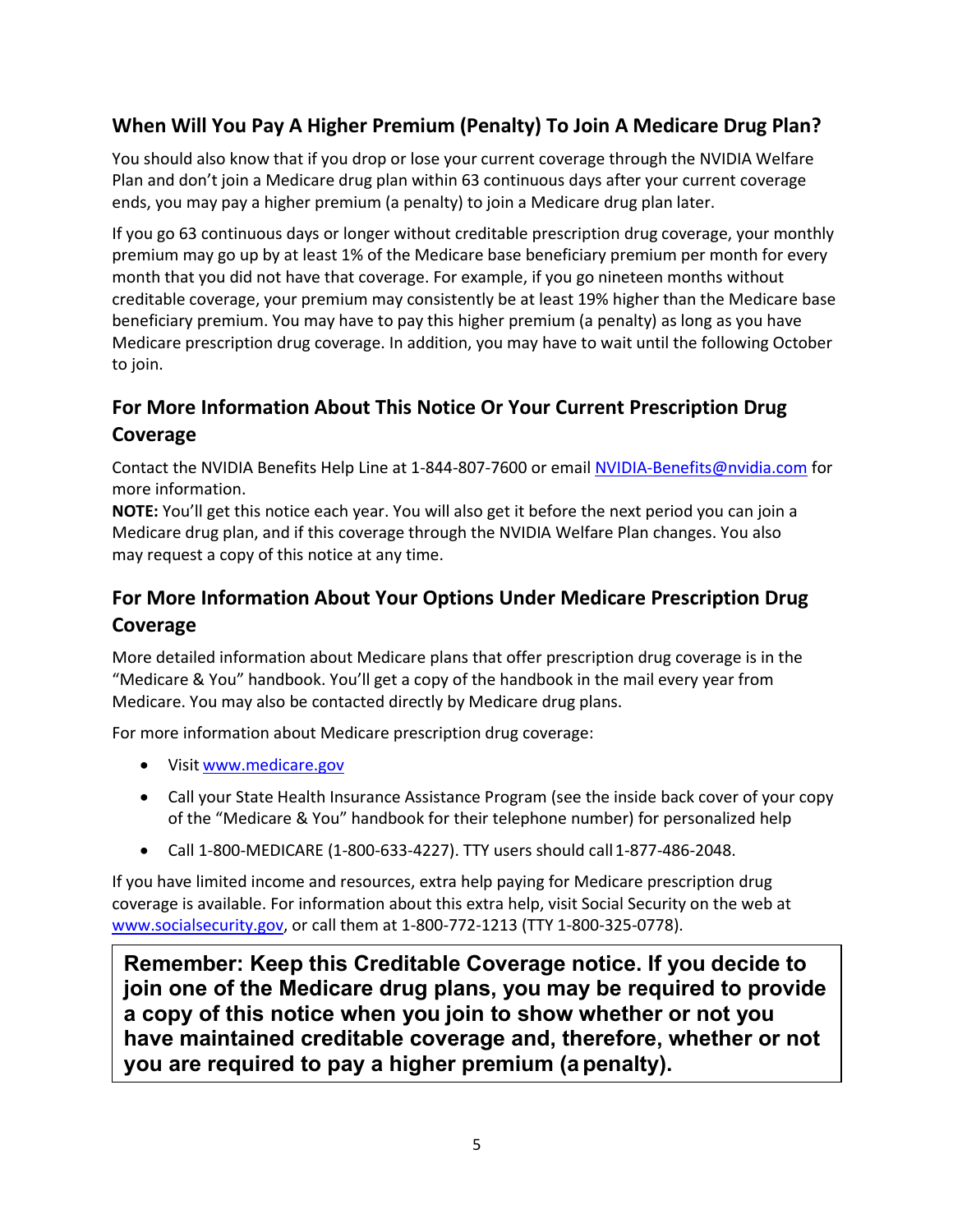Date: October 1, 2021 Name of Entity/Sender: NVIDIA Corporation Contact--Position/Office: Denise Rosa Address: 2788 San Tomas Expressway, Santa Clara, CA95051 Email: drosa@nvidia.com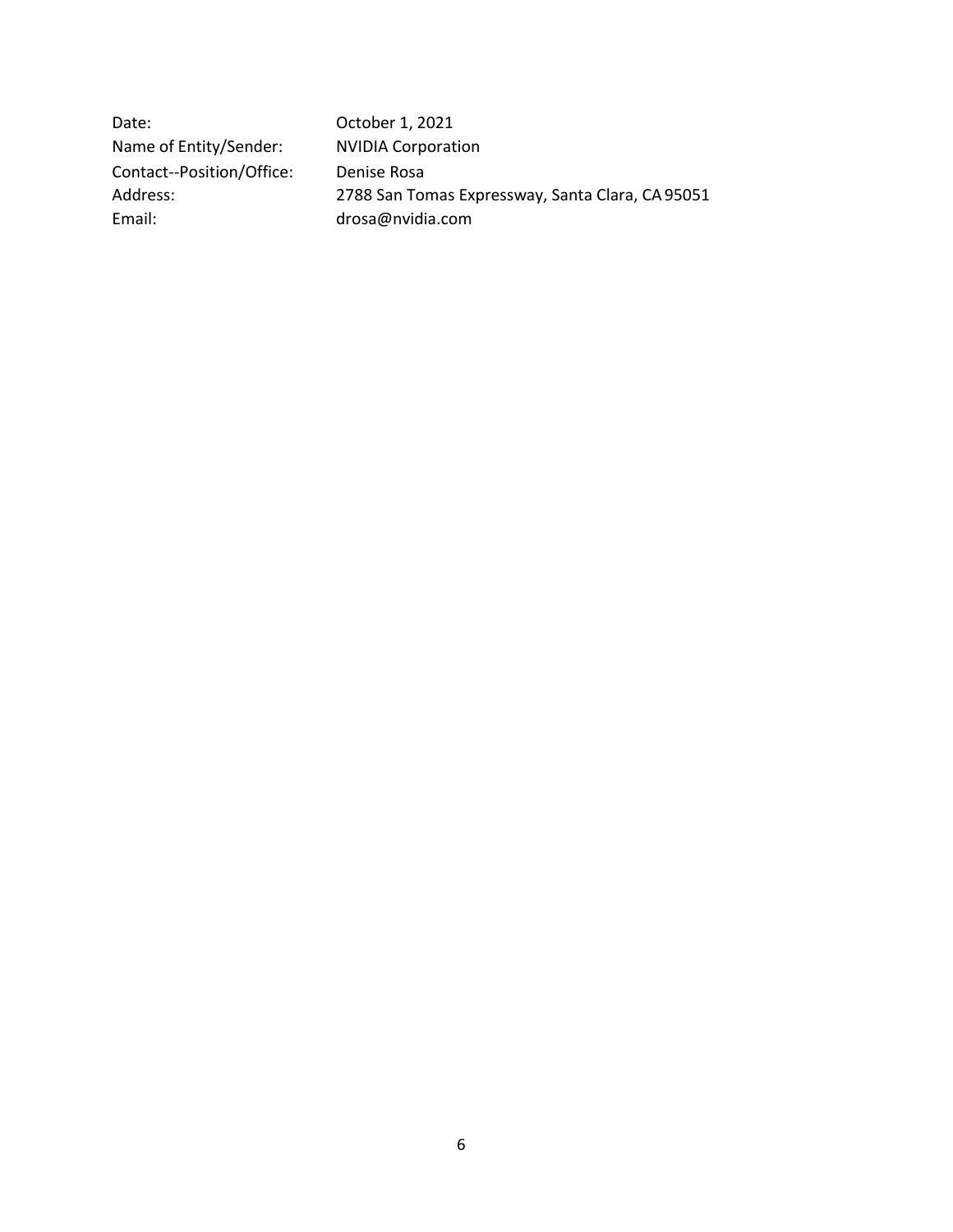## **Women's Health and Cancer Rights Act (WHCRA)**

If you have had or are going to have a mastectomy, you may be entitled to certain benefits under the Women's Health and Cancer Rights Act of 1998 (WHCRA). For individuals receiving mastectomyrelated benefits, coverage will be provided in a manner determined in consultation with the attending physician and the patient, for:

- All stages of reconstruction of the breast on which the mastectomy was performed;
- Surgery and reconstruction of the other breast to produce a symmetrical appearance;
- Prostheses; and
- Treatment of physical complications of the mastectomy, including lymphedema.

These benefits will be provided subject to the same deductibles and coinsurance applicable to other medical and surgical benefits provided under the NVIDIA Welfare Plan. Please review the NVIDIA Welfare Plan provisions for specific deductibles and coinsurance information.

If you would like more information on WHCRA benefits, contact the NVIDIA Benefits Help Line at 1- 844-807-7600 or email NVIDIA-Benefits@nvidia.com.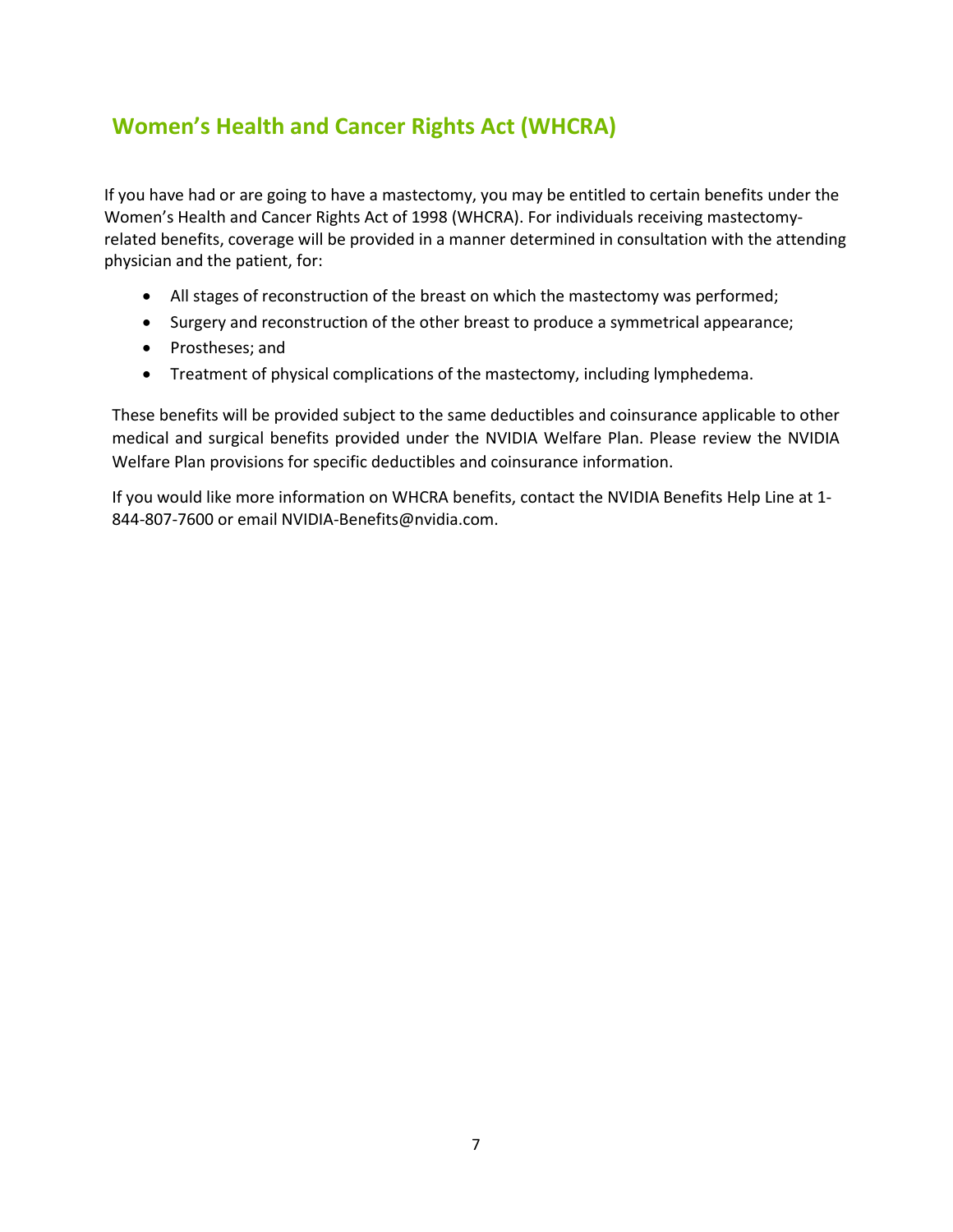### **Health Insurance Marketplace Coverage Notice**

#### **PART A: General Information**

When key parts of the health care law took effect in 2014, there was a new way to buy health insurance: the Health Insurance Marketplace. To assist you as you evaluate options for you and your family, this notice provides some basic information about the Marketplace and employment-based health coverage offered by your employer.

#### **What is the Health Insurance Marketplace?**

The Marketplace is designed to help you find health insurance that meets your needs and fits your budget. The Marketplace offers "one-stop shopping" to find and compare private health insurance options. You may also be eligible for a tax credit that lowers your monthly premium right away. Open enrollment for health insurance coverage through the Marketplace begins in October each year for coverage starting as early as the immediately following January 1.

#### **Can I Save Money on my Health Insurance Premiums in the Marketplace?**

You may qualify to save money and lower your monthly premium, but only if your employer does not offer coverage, or offers coverage that doesn't meet certain standards. The savings on your premium that you're eligible for depends on your household income.

#### **Does Employer Health Coverage Affect Eligibility for Premium Savings through the Marketplace?**

Yes. If you have an offer of health coverage from your employer that meets certain standards, you will not be eligible for a tax credit through the Marketplace and may wish to enroll in your employer's health plan. However, you may be eligible for a tax credit that lowers your monthly premium, or a reduction in certain cost-sharing if your employer does not offer coverage to you at all or does not offer coverage that meets certain standards. If the cost of a plan from your employer that would cover you (and not any other members of your family) is more than  $9.5\%$ <sup>1</sup> of your household income for the year, or if the coverage your employer provides does not meet the "minimum value" standard set by the Affordable Care Act, you may be eligible for a tax credit.<sup>2</sup>

**Note:** If you purchase a health plan through the Marketplace instead of accepting health coverage offered by your employer, then you may lose the employer contribution (if any) to the employer-offered coverage. Also, this employer contribution –as well as your employee contribution to employer-offered coverage– is often excluded from income for Federal and State income tax purposes. Your payments for coverage through the Marketplace are made on an after-tax basis.

<sup>&</sup>lt;sup>1</sup> As that percentage is adjusted by inflation from time to time.

<sup>&</sup>lt;sup>2</sup> An employer-sponsored health plan meets the "minimum value standard" if the plan's share of the total allowed benefit costs covered by the plan is no less than 60 percent of such costs.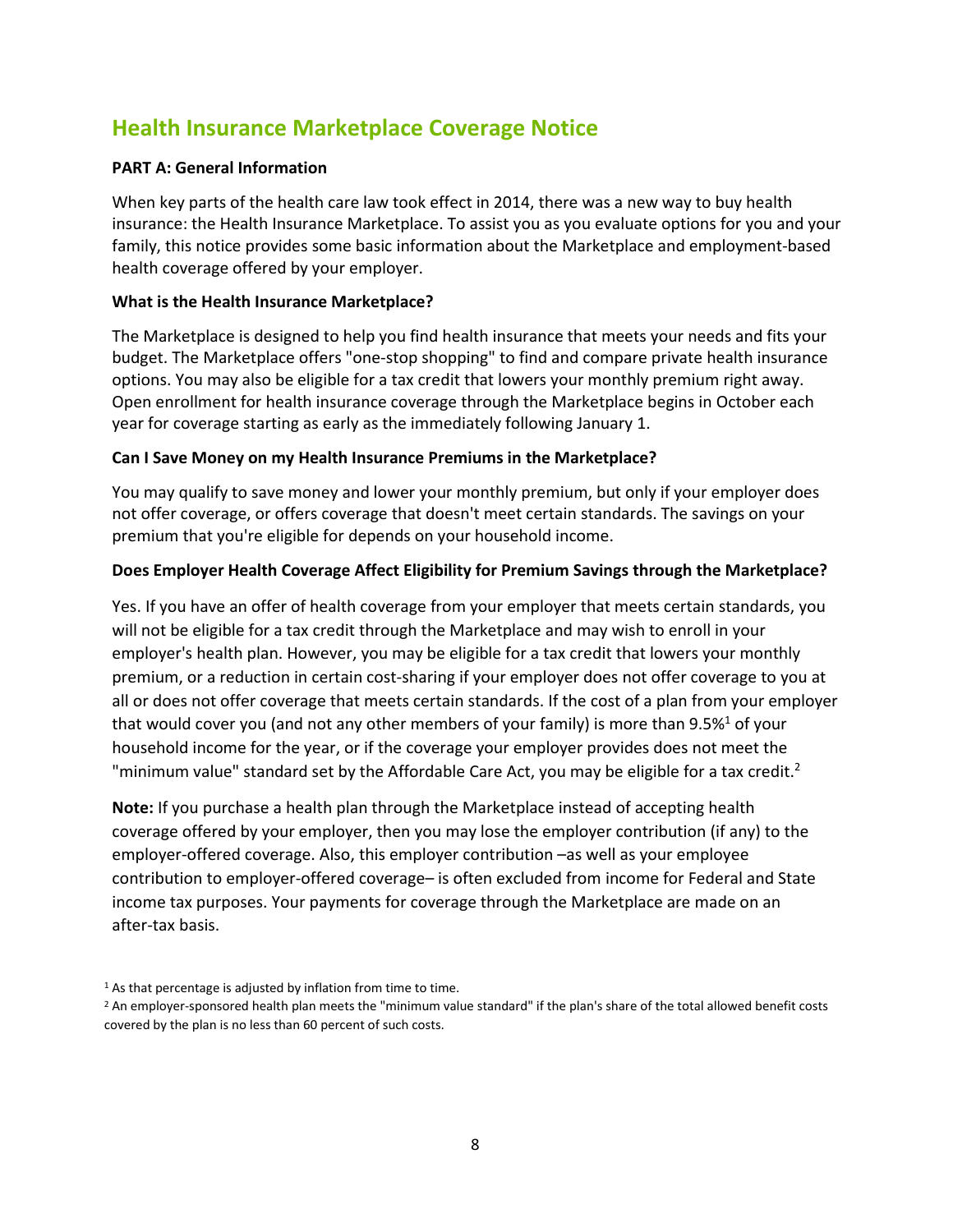#### **How Can I Get More Information?**

For more information about your coverage offered by your employer, please check your summary plan description or contact the NVIDIA Benefits Help Line at 1-844-807-7600 or email NVIDIA-Benefits@nvidia.com.

The Marketplace can help you evaluate your coverage options, including your eligibility for coverage through the Marketplace and its cost. Please visit HealthCare.gov for more information, including an online application for health insurance coverage and contact information for a Health Insurance Marketplace in your area.

#### **PART B: Information About Health Coverage Offered by Your Employer**

This section contains information about any health coverage offered by your employer. If you decide to complete an application for coverage in the Marketplace, you will be asked to provide this information. This information is numbered to correspond to the Marketplace application.

| 3. Employer Name                                                   | 4. Employer Identification Number (EIN) |  |
|--------------------------------------------------------------------|-----------------------------------------|--|
| <b>NVIDIA Corporation</b>                                          | 94-3177549                              |  |
|                                                                    |                                         |  |
| 5. Employer Address:                                               | 6. Employer phone number                |  |
| 2788 San Tomas Expressway                                          | 408-486-2000                            |  |
|                                                                    |                                         |  |
| 7. City:                                                           | 8. State                                |  |
| Santa Clara                                                        | CA 95051                                |  |
|                                                                    |                                         |  |
| 10. Who can we contact about employee health coverage at this job? |                                         |  |
| Denise Rosa                                                        |                                         |  |
|                                                                    |                                         |  |
| 11. Phone number (if different from above)                         | 12. Email address                       |  |
| 408-562-7885                                                       | drosa@nvidia.com                        |  |
|                                                                    |                                         |  |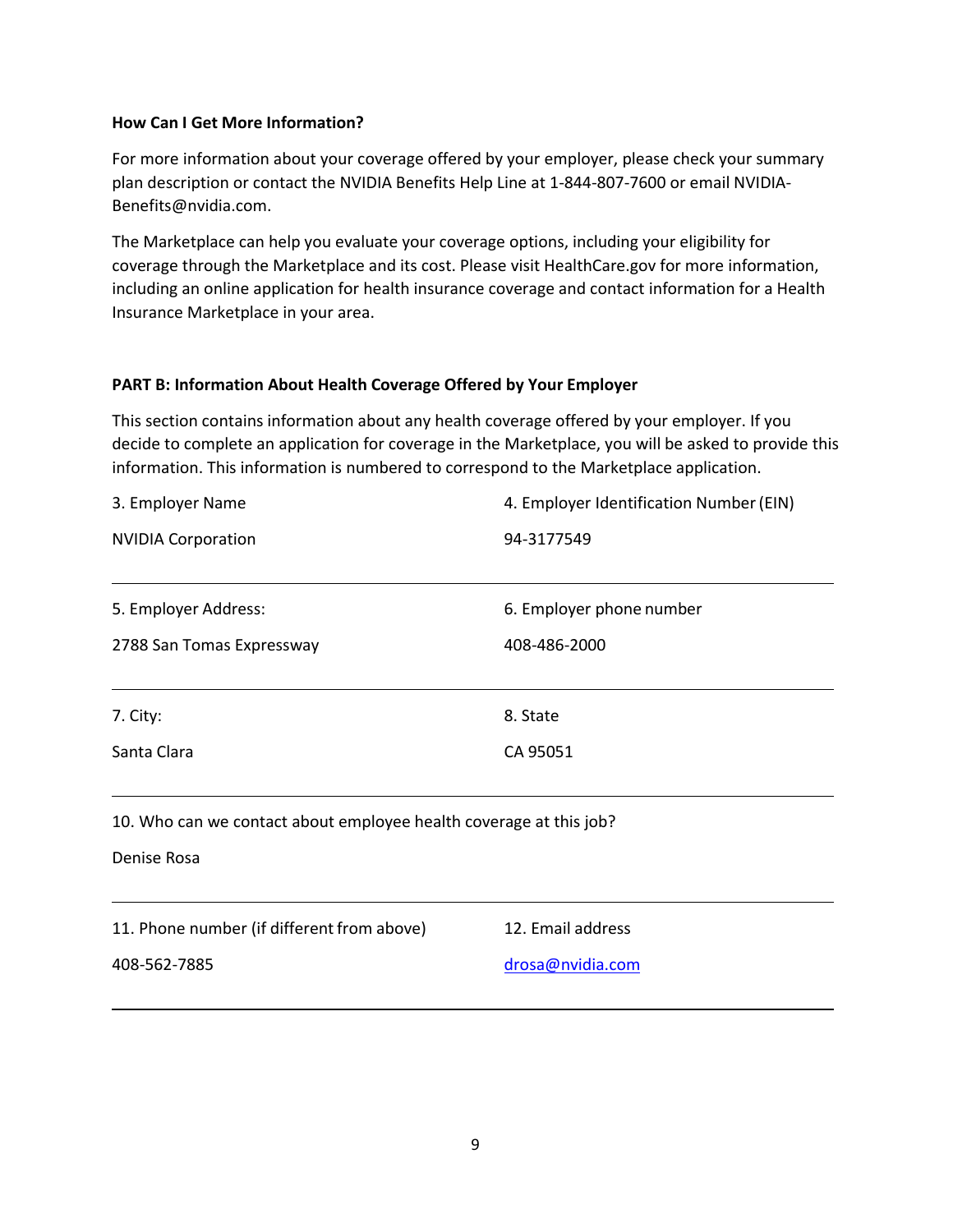Here is some basic information about health coverage offered by this employer:

As your employer, we offer a health plan to:

 $\square$  All employees.

 $\boxtimes$  Some employees. Eligible employees are: working at least 20 hours a week

With respect to dependents:

 $\boxtimes$  We do offer coverage. Eligible dependents are: dependent children to age 26

 $\square$  We do not offer coverage.

 $\boxtimes$  If checked, this coverage meets the minimum value standard, and the cost of this coverage to you is intended to be affordable, based on employee wages.

\*\* Even if your employer intends your coverage to be affordable, you may still be eligible for a premium discount through the Marketplace. The Marketplace will use your household income, along with other factors, to determine whether you may be eligible for a premium discount. If, for example, your wages vary from week to week (perhaps you are an hourly employee or you work on a commission basis), if you are newly employed mid-year, or if you have other income losses, you may still qualify for a premium discount.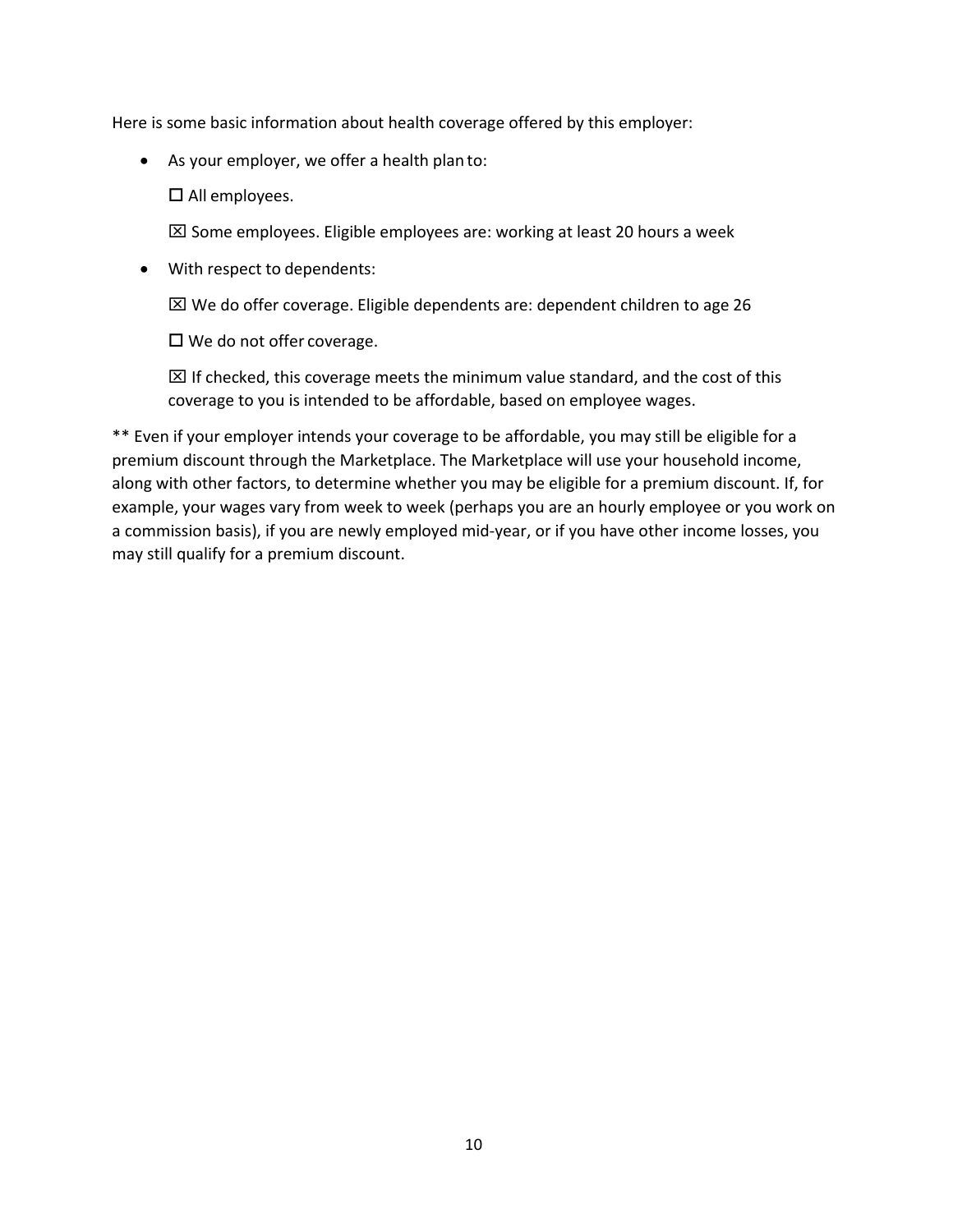### **HIPAA Notice of Special Enrollment**

If you are declining enrollment for yourself or your dependents (including your spouse) because of other health insurance or group health plan coverage, you may be able to enroll yourself or your dependents in this plan if you or your dependents lose eligibility for that other coverage (or if the employer stops contributing towards your or your dependents' other coverage). However, you must request enrollment within 30 days after your or your dependents' other coverage ends (or after the employer stops contributing toward the other coverage).

In addition, if you have a new dependent as result of marriage, birth, adoption, or placement for adoption, you may be able to enroll yourself and your dependents. However, you must request enrollment within 30 days after the marriage, birth, adoption, or placement for adoption.

Special enrollment rights also may exist in the following circumstances:

- If you or your dependents experience a loss of eligibility for Medicaid or a state Children's Health Insurance Program (CHIP) coverage and you request enrollment within 60 days after that coverage ends; or
- If you or your dependents become eligible for a state premium assistance subsidy through Medicaid or a state CHIP with respect to coverage under this plan and you request enrollment within 60 days after the determination of eligibility for such assistance.

Note: The 60-day period for requesting enrollment applies only in these last two listed circumstances relating to Medicaid and state CHIP. As described above, a 30-day period applies to most special enrollments.

To request special enrollment or obtain more information, please contact the NVIDIA Benefits Help Line at 1-844-807-7600 or email NVIDIA-Benefits@nvidia.com.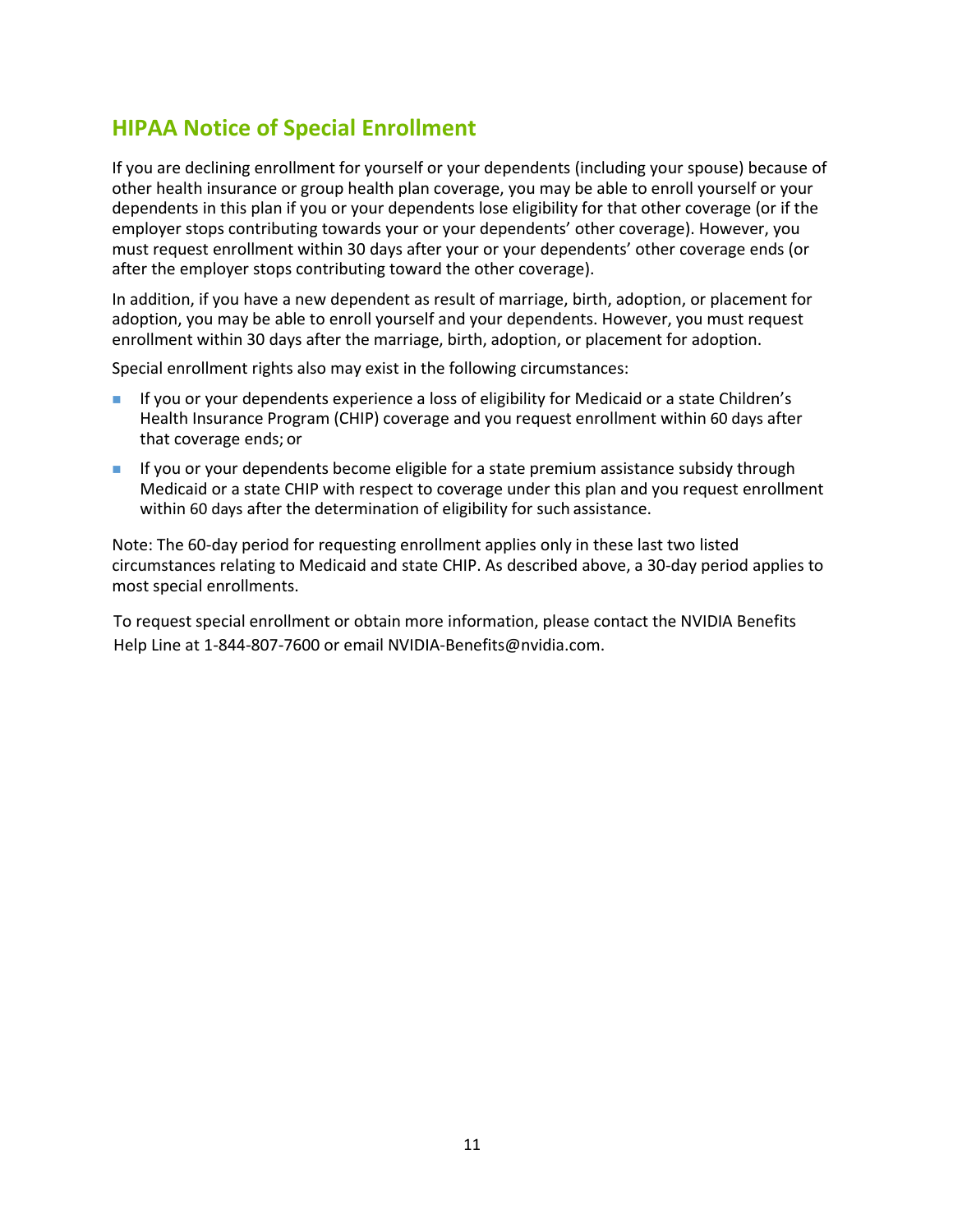### Memo Regarding HIPAA Privacy Notice

**Notice of Privacy Practices**

**Notice of NVIDIA Welfare Plan Health Information Privacy Practices**

**THIS NOTICE DESCRIBES HOW MEDICAL INFORMATION ABOUT YOU MAY BE USED AND DISCLOSED AND HOW YOU CAN GET ACCESS TO THIS INFORMATION. PLEASE REVIEW IT CAREFULLY.**

The effective date of this Notice of the **NVIDIA Welfare Plan** Health Information Privacy Practices (the "Notice") is October 1, 2021

The **NVIDIA Welfare Plan** (the "Plan") provides health benefits to eligible employees of **NVIDIA Corporation** (the "Company") and their eligible dependents as described in the applicable summary plan description(s) for the Plan. The Plan creates, receives, uses, maintains and discloses health information about participating employees and dependents in the course of providing these health benefits.

For ease of reference, in the remainder of this Notice, the words "you," "your," and "yours" refers to any individual with respect to whom the Plan receives, creates or maintains Protected Health Information, including employees, and COBRA qualified beneficiaries, if any, and their respective dependents.

The Plan is required by law to take reasonable steps to protect your Protected Health Information from inappropriate use or disclosure.

Your "Protected Health Information" (or "PHI") is information about your past, present, or future physical or mental health condition, the provision of health care to you, or the past, present, or future payment for health care provided to you, but only if the information identifies you or there is a reasonable basis to believe that the information could be used to identify you. Protected health information includes information of a person living or deceased (for a period of fifty years after the death).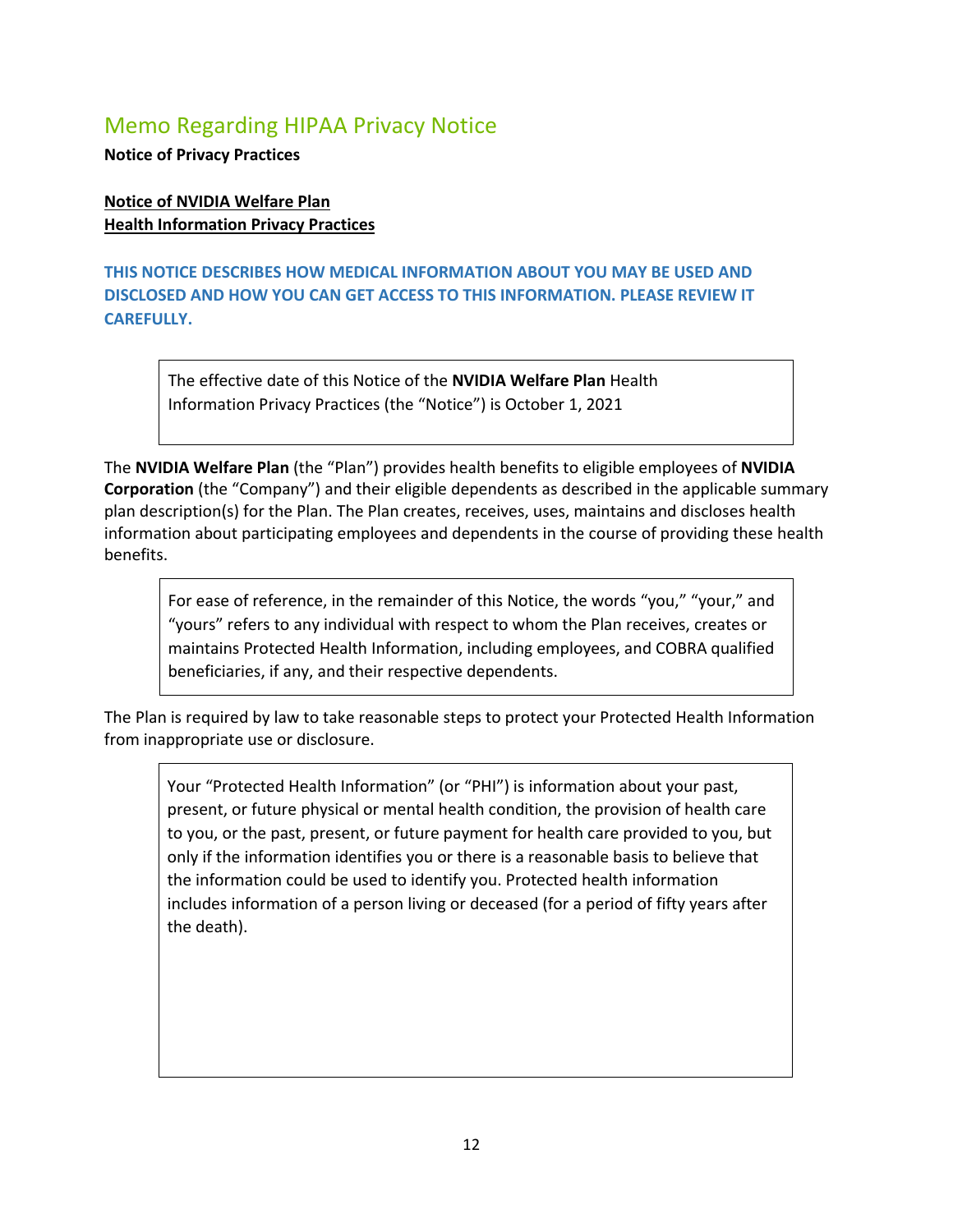The Plan is required by law to provide notice to you of the Plan's duties and privacy practices with respect to your PHI, and is doing so through this Notice. This Notice describes the different ways in which the Plan uses and discloses PHI. It is not feasible in this Notice to describe in detail all of the specific uses and disclosures the Plan may make of PHI, so this Notice describes all of the categories of uses and disclosures of PHI that the Plan may make and, for most of those categories, gives examples of those uses and disclosures.

The Plan is required to abide by the terms of this Notice until it is replaced. The Plan may change its privacy practices at any time and, if any such change requires a change to the terms of this Notice, the Plan will revise and re-distribute this Notice according to the Plan's distribution process. Accordingly, the Plan can change the terms of this Notice at any time. The Plan has the right to make any such change effective for all of your PHI that the Plan creates, receives or maintains, even if the Plan received or created that PHI before the effective date of the change.

The Plan is distributing this Notice, and will distribute any revisions, only to participating employees and COBRA qualified beneficiaries, if any. If you have coverage under the Plan as a dependent of an employee, or COBRA qualified beneficiary, you can get a copy of the Notice by requesting it from the contact named at the end of this Notice.

Please note that this Notice applies only to your PHI that the Plan maintains. It does not affect your doctor's or other health care provider's privacy practices with respect to your PHI that they maintain.

#### **Receipt of Your PHI by the Company and Business Associates**

The Plan may disclose your PHI to, and allow use and disclosure of your PHI by, the Company and Business Associates, and any of their subcontractors without obtaining your authorization.

**Plan Sponsor:** The Company is the Plan Sponsor and Plan Administrator. The Plan may disclose to the Company, in summary form, claims history and other information so that the Company may solicit premium bids for health benefits, or to modify, amend or terminate the Plan. This summary information omits your name and Social Security Number and certain other identifying information. The Plan may also disclose information about your participation and enrollment status in the Plan to the Company and receive similar information from the Company. If the Company agrees in writing that it will protect the information against inappropriate use or disclosure, the Plan also may disclose to the Company a limited data set that includes your PHI, but omits certain direct identifiers, as described later in this Notice.

The Plan may disclose your PHI to the Company for plan administration functions performed by the Company on behalf of the Plan, if the Company certifies to the Plan that it will protect your PHI against inappropriate use and disclosure.

**Example:** The Company reviews and decides appeals of claim denials under the Plan. The Claims Administrator provides PHI regarding an appealed claim to the Company for that review, and the Company uses PHI to make the decision on appeal.

**Business Associates:** The Plan and the Company hire third parties, such as a third party administrator (the "Claims Administrator"), to help the Plan provide health benefits. These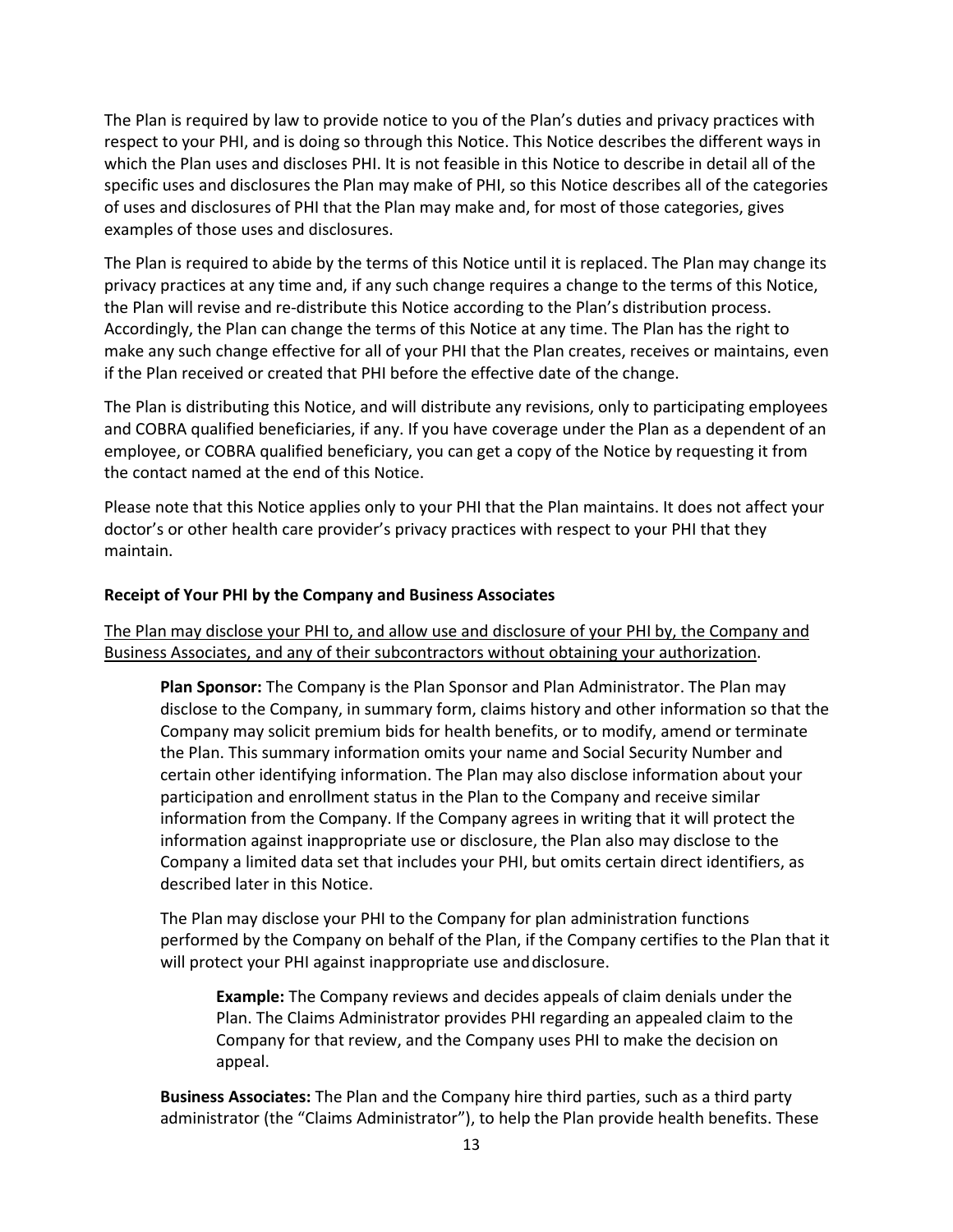third parties are known as the Plan's "Business Associates." The Plan may disclose your PHI to Business Associates, like the Claims Administrator, who are hired by the Plan or the Company to assist or carry out the terms of the Plan. In addition, these Business Associates may receive PHI from third parties or create PHI about you in the course of carrying out the terms of the Plan. The Plan and the Company must require all Business Associates to agree in writing that they will protect your PHI against inappropriate use or disclosure, and will require their subcontractors and agents to do so, too.

For purposes of this Notice, all actions of the Company and the Business Associates that are taken on behalf of the Plan are considered actions of the Plan. For example, health information maintained in the files of the Claims Administrator is considered maintained by the Plan. So, when this Notice refers to the Plan taking various actions with respect to health information, those actions may be taken by the Company or a Business Associate on behalf of the Plan.

#### **How the Plan May Use or Disclose Your PHI**

The Plan may use and disclose your PHI for the following purposes without obtaining your authorization. And, with only limited exceptions, we will send all mail to you, the employee. This includes mail relating to your spouse and other family members who are covered under the Plan. If a person under the Plan has requested Restrictions or Confidential Communications, and if the Plan has agreed to the request, the Plan will send mail as provided by the request for Restrictions or Confidential Communications.

**Your Health Care Treatment:** The Plan may disclose your PHI for treatment (as defined in applicable federal rules) activities of a health care provider.

**Example:** If your doctor requested information from the Plan about previous claims under the Plan to assist in treating you, the Plan could disclose your PHI for that purpose.

**Example:** The Plan might disclose information about your prior prescriptions to a pharmacist for the pharmacist's reference in determining whether a new prescription may be harmful to you.

**Making or Obtaining Payment for Health Care or Coverage:** The Plan may use or disclose your PHI for payment activities (as defined in applicable federal rules), including making payment to or collecting payment from third parties, such as health care providers and other health plans.

**Example:** The Plan will receive bills from physicians for medical care provided to you that will contain your PHI. The Plan will use this PHI, and create PHI about you, in the course of determining whether to pay, and paying, benefits with respect to such a bill.

**Example:** The Plan may consider and discuss your medical history with a health care provider to determine whether a particular treatment for which Plan benefits are or will be claimed is medically necessary as defined in the Plan.

The Plan's use or disclosure of your PHI for payment purposes may include uses and disclosures for the following purposes, among others.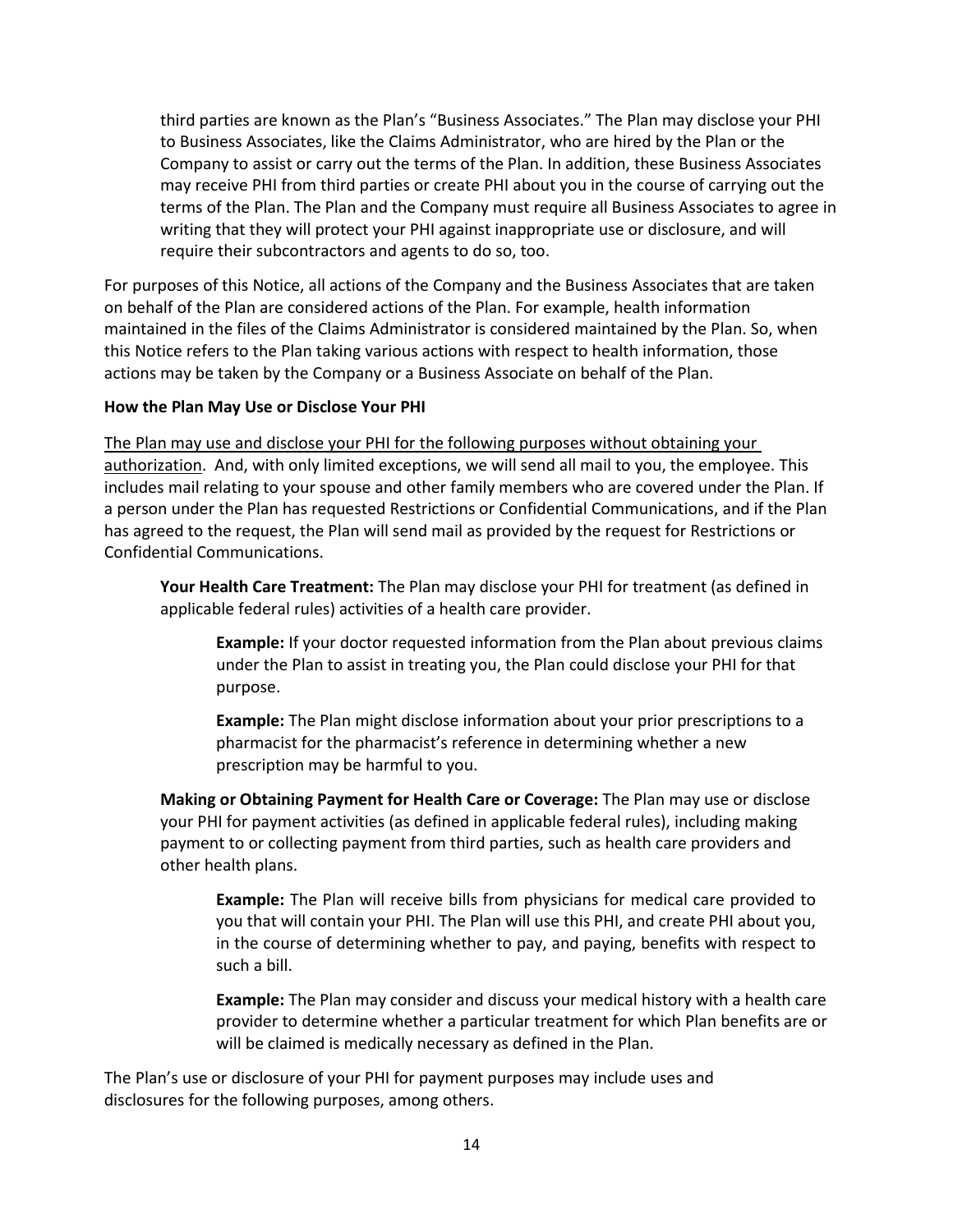- Obtaining payments required for coverage under the Plan
- Determining or fulfilling its responsibility to provide coverage and/or benefits under the Plan, including eligibility determinations and claims adjudication
- Obtaining or providing reimbursement for the provision of health care (including coordination of benefits, subrogation, and determination of cost sharing amounts)
- Claims management, collection activities, obtaining payment under a stop-loss insurance policy, and related health care data processing
- Reviewing health care services to determine medical necessity, coverage under the Plan, appropriateness of care, or justification of charges
- Utilization review activities, including precertification and preauthorization of services, concurrent and retrospective review of services

The Plan also may disclose your PHI for purposes of assisting other health plans (including other health plan sponsored by the Company), health care providers, and health care clearinghouses with their payment activities, including activities like those listed above with respect to the Plan.

**Health Care Operations:** The Plan may use and disclose your PHI for health care operations (as defined in applicable federal rules) which includes a variety of facilitating activities.

**Example:** If claims you submit to the Plan indicate that you have diabetes or another chronic condition, the Plan may use and disclose your PHI to refer you to a disease management program.

**Example:** If claims you submit to the Plan indicate that the stop-loss coverage that the Company has purchased in connection with the Plan may be triggered, the Plan may use or disclose your PHI to inform the stop-loss carrier of the potential claim and to make any claim that ultimately applies.

The Plan's use and disclosure of your PHI for health care operations purposes may include uses and disclosures for the following purposes.

- Quality assessment and improvement activities
- Disease management, case management and care coordination
- Activities designed to improve health or reduce health carecosts
- Contacting health care providers and patients with information about treatment alternatives
- Accreditation, certification, licensing or credentialing activities
- **•** Fraud and abuse detection and compliance programs

The Plan also may use or disclose your PHI for purposes of assisting other health plans (including other plans sponsored by the Company), health care providers and health care clearinghouses with their health care operations activities that are like those listed above, but only to the extent that both the Plan and the recipient of the disclosed information have a relationship with you and the PHI pertains to that relationship.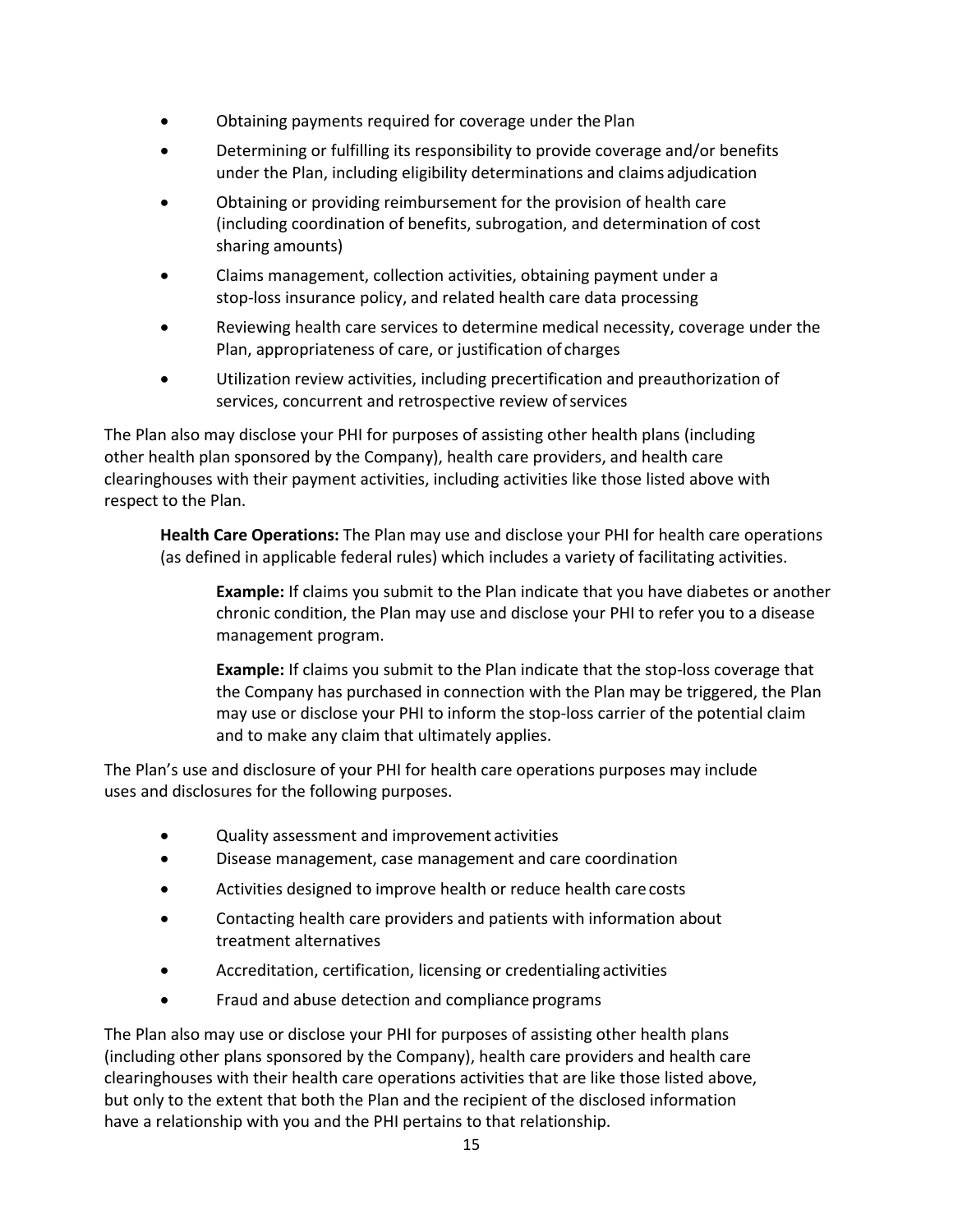The Plan's use and disclosure of your PHI for health care operations purposes may include uses and disclosures for the following additional purposes, among others.

- Underwriting (with the exception of PHI that is genetic information) premium rating and performing related functions to create, renew or replace insurance related to the Plan
- Planning and development, such as cost-management analyses
- Conducting or arranging for medical review, legal services, and auditing functions
- Business management and general administrative activities, including implementation of, and compliance with, applicable laws, and creating deidentified health information or a limited data set

The Plan also may use or disclose your PHI for purposes of assisting other health plans for which the Company is the plan sponsor, and any insurers and/or HMOs with respect to those plans, with their health care operations activities similar to those categories listed above.

- **Limited Data Set:** The plan may disclose a limited data set to a recipient who agrees in writing that the recipient will protect the limited data set against inappropriate use or disclosure. A limited data set is health information about you and/or others that omits your name and Social Security Number and certain other identifying information.
- **Legally Required:** The Plan will use or disclose your PHI to the extent required to do so by applicable law. This may include disclosing your PHI in compliance with a court order, or a subpoena or summons. In addition, the Plan must allow the U.S. Department of Health and Human Services to audit Plan records.
- **Health or Safety:** When consistent with applicable law and standards of ethical conduct, the Plan may disclose your PHI if the Plan, in good faith, believes that such disclosure is necessary to avert prevent or lessen a serious and imminent threat to the health and safety of others. The plan can share health information about you for centrain situations such as:
	- o Preventing disease
	- o Helping with product recalls
	- o Reporting adverse reactions to medications
	- o Reporting suspected abuse, neglect, or domestic violence
- **Law Enforcement:** The Plan may disclose your PHI to a law enforcement official if the Plan believes in good faith that your PHI constitutes evidence of criminal conduct that occurred on the premises of the Plan. The plan also may disclose your PHI for limited law enforcement purposes.
- **Lawsuits and Disputes:** In addition to disclosures required by law in response to court orders, the Plan may disclose your PHI in response to a subpoena, discovery request or other lawful process, but only if certain efforts have been made to notify you of the subpoena, discovery request or other lawful process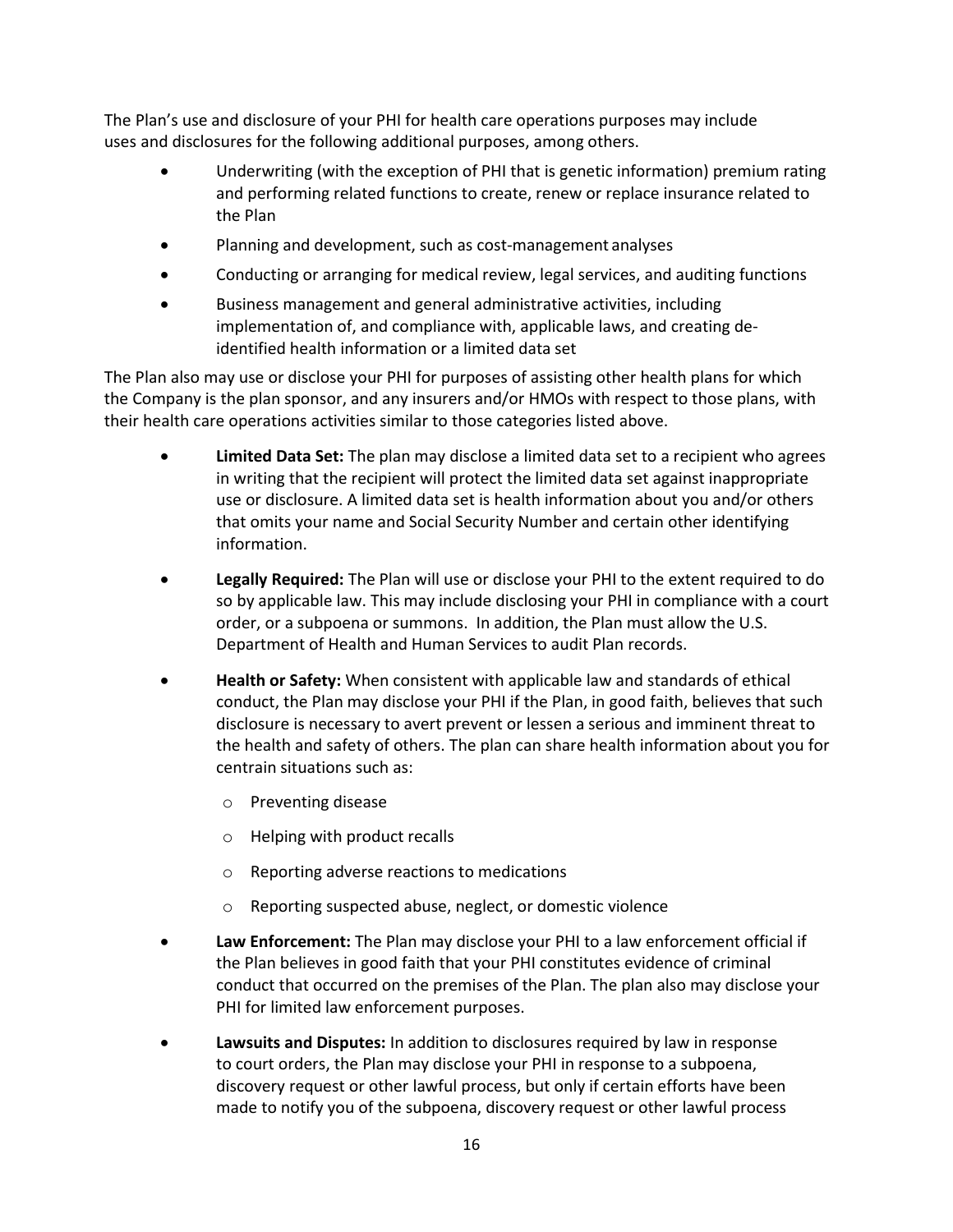or to obtain an order protecting the information to be disclosed.

- **Workers' Compensation:** The Plan may use and disclose your PHI when authorized by and to the extent necessary to comply with laws related to workers' compensation or other similar programs.
- **Emergency Situation:** The Plan may disclose your PHI to a family member, friend, or other person, for the purpose of helping you with your health care or payment for your health care, if you are in an emergency medical situation and you cannot give your agreement to the Plan to do this.
- **Personal Representatives:** The Plan will disclose your PHI to your personal representatives appointed by you or designated by applicable law (a parent acting for a minor child, or a guardian appointed for an incapacitated adult, for example) to the same extent that the Plan would disclose that information to you. The Plan may choose not to disclose information to a personal representative if it has reasonable belief that: 1) you have been or may be a victim of domestic abuse by your personal representative; or 2) recognizing such person as your personal representative may result in harm to you; or 3) it is not in your best interest to treat such person as your personal representative.
- **Public Health:** To the extent that other applicable law does not prohibit such disclosures, the Plan may disclose your PHI for purposes of certain public health activities, including, for example, reporting information related to an FDA-regulated product's quality, safety or effectiveness to a person subject to FDA jurisdiction.
- **Health Oversight Activities:** The Plan may disclose your PHI to a public health oversight agency for authorized activities, including audits, civil, administrative or criminal investigations; inspections; licensure or disciplinary actions.
- **Coroner, Medical Examiner, or Funeral Director:** The Plan may disclose your PHI to a coroner or medical examiner for the purposes of identifying a deceased person, determining a cause of death or other duties as authorized by law. Also, the Plan may disclose your PHI to a funeral director, consistent with applicable law, as necessary to carry out the funeral director's duties.
- **Organ Donation.** The Plan may use or disclose your PHI to assist entities engaged in the procurement, banking, or transplantation of cadaver organs, eyes, or tissue.
- **Specified Government Functions:** In specified circumstances, federal regulations may require the Plan to use or disclose your PHI to facilitate specified government functions related to the military and veterans, national security and intelligence activities, protective services for the president and others, and correctional institutions and inmates.
- **Research:** The Plan may disclose your PHI to researchers when your individual identifiers have been removed or when an institutional review board or privacy board has reviewed the research proposal and established a process to ensure the privacy of the requested information and approves the research.**Disclosures to You:**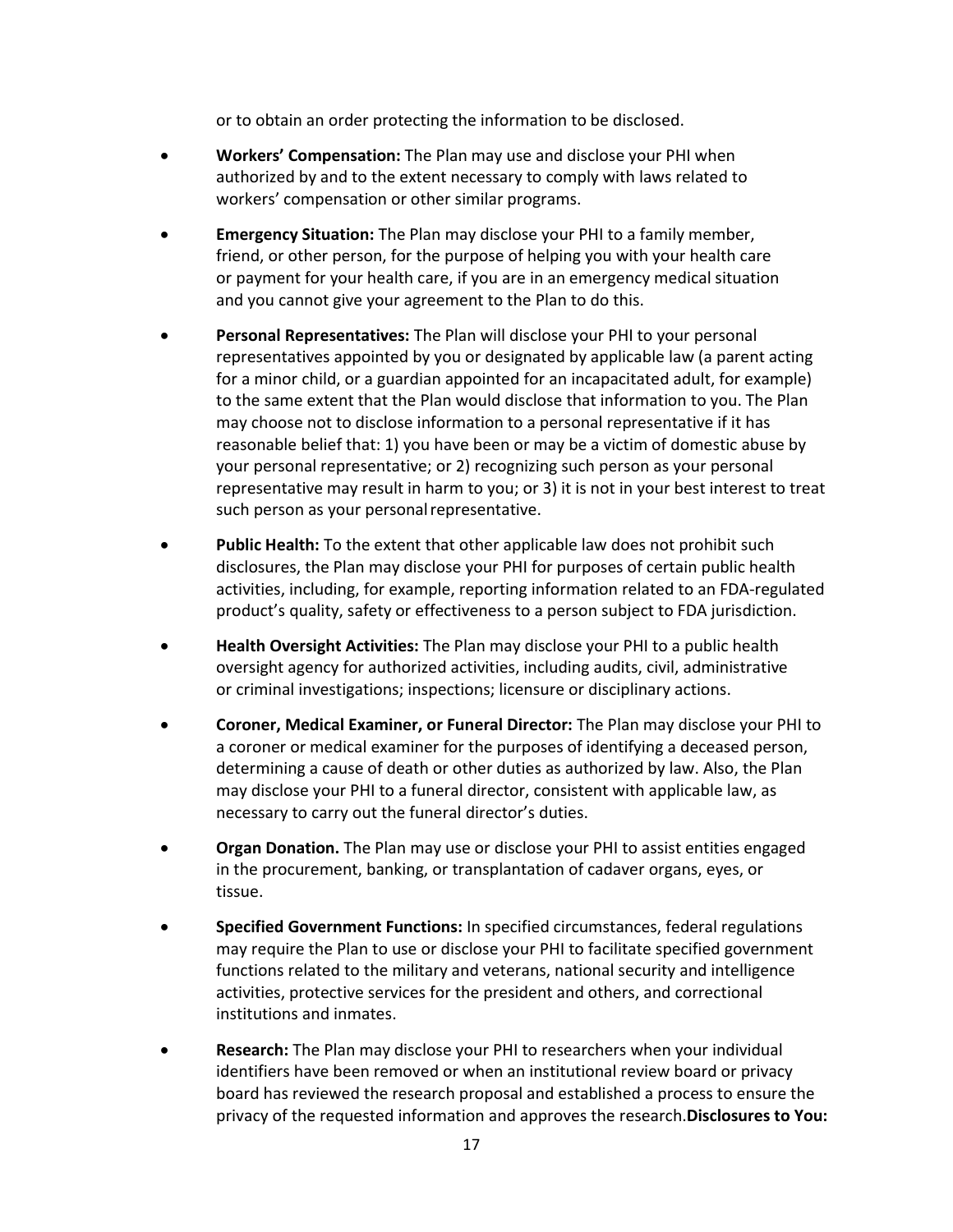When you make a request for your PHI, the Plan is required to disclose to you your medical records, billing records, and any other records used to make decisions regarding your health care benefits. The Plan must also, when requested by you, provide you with an accounting of disclosures of your PHI if such disclosures were for any reason other than treatment, payment, or health care operations (and if you did not authorize the disclosure).

#### **Authorization to Use or Disclose Your PHI**

Except as stated above, the Plan will not use or disclose your PHI unless it first receives written authorization from you. If you authorize the Plan to use or disclose your PHI, you may revoke that authorization in writing at any time, by sending notice of your revocation to the contact person named at the end of this Notice. To the extent that the Plan has taken action in reliance on your authorization (entered into an agreement to provide your PHI to a third party, for example) you cannot revoke your authorization.

Furthermore, we will not: (1) supply confidential information to another company for its marketing purposes (unless it is for certain limited Health Care Operations); (2) sell your confidential information (unless under strict legal restrictions) (to sell means to receive direct or indirect remuneration); (3) provide your confidential information to a potential employer with whom you are seeking employment without your signed authorization; or (4) use or disclose psychotherapy notes unless required by law.

Additionally, if a state or other law requires proof of immunization records to a school, written authorization is no longer required. However, a covered entity still must obtain and document an agreement which may be oral and over the phone.

#### **The Plan May Contact You**

The Plan may contact you for various reasons, usually in connection with claims and payments and usually by mail.

You should note that the Plan may contact you about treatment alternatives or other health-related benefits and services that may be of interest to you.

#### **Your Rights With Respect to Your PHI**

**Confidential Communication by Alternative Means:** If you feel that disclosure of your PHI could endanger you, the Plan will accommodate a reasonable request to communicate with you by alternative means or at alternative locations. For example, you might request the Plan to communicate with you only at a particular address. If you wish to request confidential communications, you must make your request in writing to the contact person named at the end of this Notice. You do not need to state the specific reason that you feel disclosure of your PHI might endanger you in making the request, but you do need to state whether that is the case. Your request also must specify how or where you wish to be contacted. The Plan will notify you if it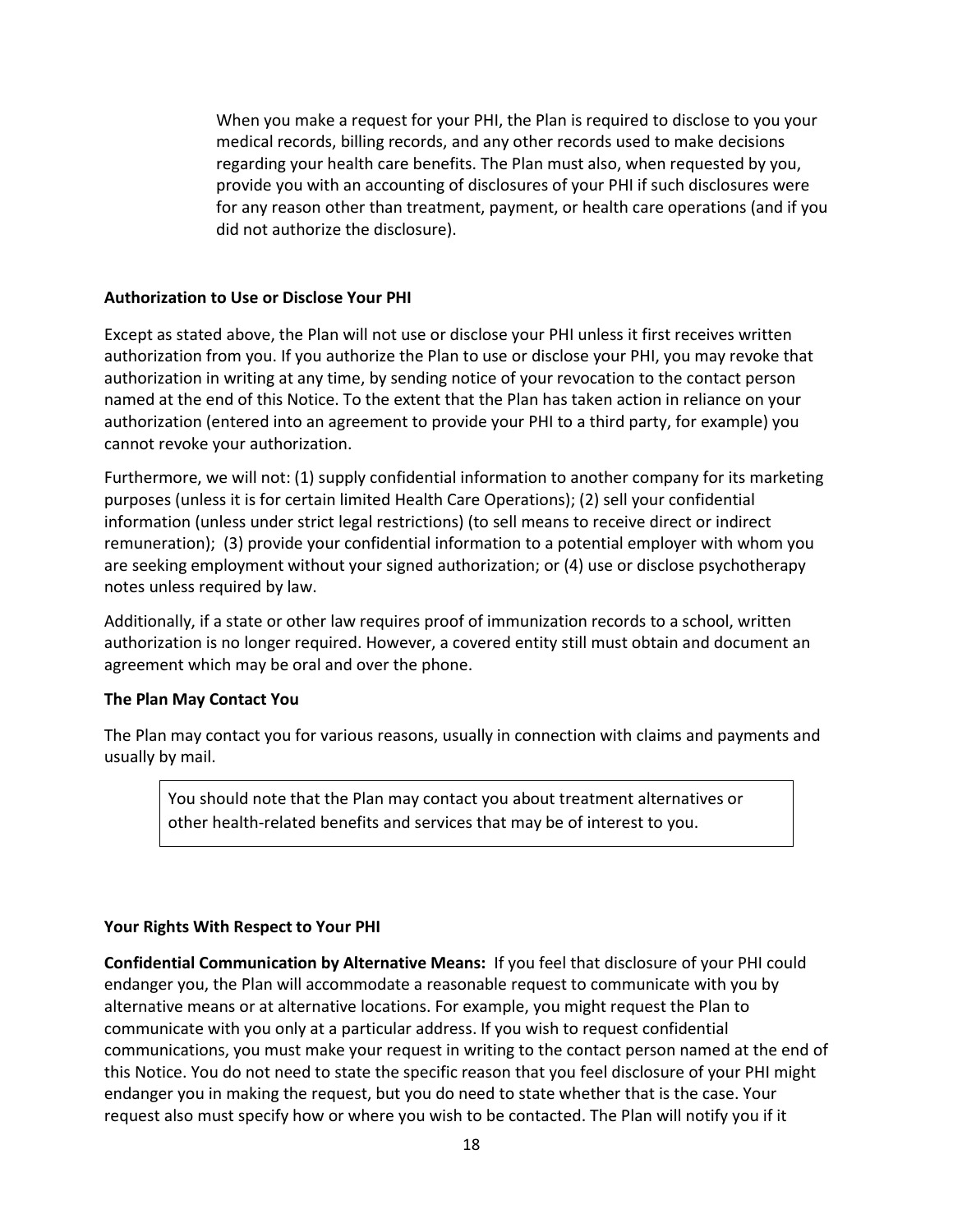agrees to your request for confidential communication. You should not assume that the Plan has accepted your request until the Plan confirms its agreement to that request in writing.

**Request Restriction on Certain Uses and Disclosures**: You may request the Plan to restrict the uses and disclosures it makes of your PHI. This request will restrict or limit the PHI that is disclosed for Treatment, Payment, or Health Care Operations, and this restriction may limit the information that the Plan discloses to someone who is involved in your care or the payment for your care. The Plan is not required to agree to a requested restriction, but if it does agree to your requested restriction, the Plan is bound by that agreement, unless the information is needed in an emergency situation. There are some restrictions, however, that are not permitted even with the Plan's agreement. To request a restriction, please submit your written request to the contact person identified at the end of this Notice. In the request please specify: (1) what information you want to restrict; (2) whether you want to limit the Plan's use of that information, its disclosure of that information, or both; and (3) to whom you want the limits to apply (a particular physician, for example). The Plan will notify you if it agrees to a requested restriction on how your PHI is used or disclosed. You should not assume that the Plan has accepted a requested restriction until the Plan confirms its agreement to that restriction in writing. You may request restrictions on our use and disclosure of your confidential information for the treatment, payment and health care operations purposes explained in this notice. Notwithstanding this policy, the Plan will comply with any restriction request if (1) except as otherwise required by law, the disclosure is to the health plan for purposes of carrying out payment or health care operations (and it is not for purposes of carrying out treatment); and (2) the PHI pertains solely to a health care item or service for which the health care provider has been paid out- of-pocket in full.

**Right to Be Notified of a Breach:** You have the right to be notified in the event that the Plan (or a Business Associate) discovers a breach of unsecured protected health information.

**Electronic Health Records:** You may also request and receive an accounting of disclosure of electronic health records made for treatment, payment, or health care operations during the prior three years for disclosures made on or after (1) January 1, 2014 for electronic health records acquired before January 1, 2009; or (2) January 1, 2011 for electronic health records acquired on or after January 1, 2009.

The first list you request within a 12-month period will be free. You may be charged for providing additional lists within a 12-month period.

**Paper Copy of This Notice:** You have a right to request and receive a paper copy of this Notice at any time, even if you received this Notice previously, or have agreed to receive this Notice electronically. To obtain a paper copy please call or write the contact person named at the end of this Notice.

**Right to Access Your PHI:** You have a right to access your PHI in the Plan's enrollment, payment, claims adjudication and case management records, or in other records used by the Plan to make decisions about you, in order to inspect it and obtain a copy of it. Your request for access to this PHI should be made in writing to the contact person named at the end of this Notice. The Plan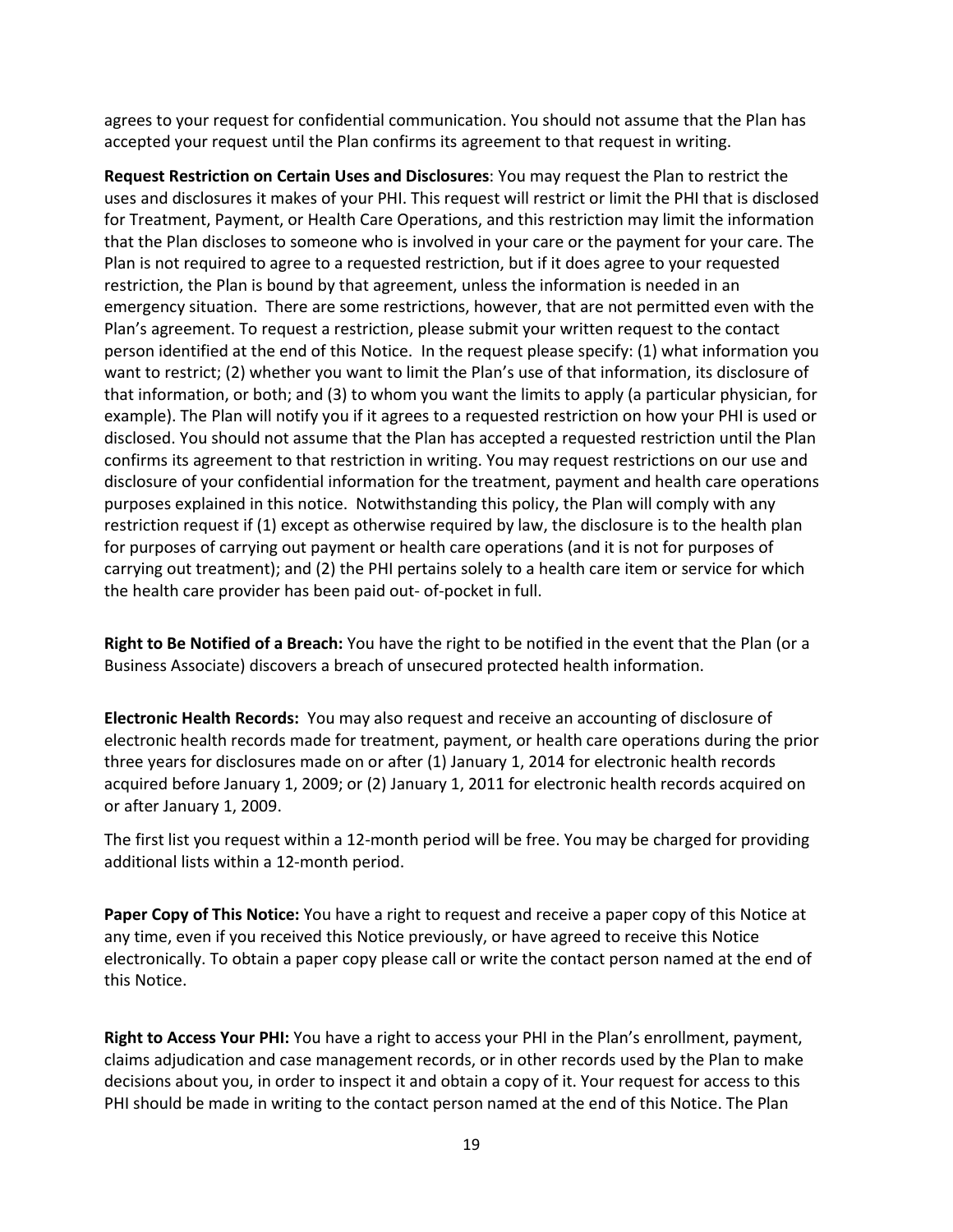may deny your request for access, for example, if you request information compiled in anticipation of a legal proceeding. If access is denied, you will be provided with a written notice of the denial, a description of how you may exercise any review rights you might have, and a description of how you may complain to Plan or the Secretary of Health and Human Services. If you request a copy of your PHI, the Plan may charge a reasonable fee for copying and, if applicable, postage associated with yourrequest. However, if you, or a third party requests a copy of your PHI, the fee limitations set out in the rules will apply only to your individual request for access to your own records but these fee limitations will not apply to an individual's request to transmit records to a third party.

**Right to Amend:** You have the right to request amendments to your PHI in the Plan's records if you believe that it is incomplete or inaccurate. A request for amendment of PHI in the Plan's records should be made in writing to the contact person named at the end of this Notice. The Plan may deny the request if it does not include a reason to support the amendment. The request also may be denied, if, for example, your PHI in the Plan's records was not created by the Plan, if the PHI you are requesting to amend is not part of the Plan's records, or if the Plan determines the records containing your health information are accurate and complete. If the Plan denies your request for an amendment to your PHI, it will notify you of its decision in writing, providing the basis for the denial, information about how you can include information on your requested amendment in the Plan's records, and a description of how you may complain to Plan or the Secretary of Health and Human Services.

**Accounting:** You have the right to receive an accounting of certain disclosures made of your health information. Most of the disclosures that the Plan makes of your PHI are not subject to this accounting requirement because routine disclosures (those related to payment of your claims, for example) generally are excluded from this requirement. Also, disclosures that you authorize, or that occurred more than six years before the date of your request, are not subject to this requirement. To request an accounting of disclosures of your PHI, you must submit your request in writing to the contact person named at the end of this Notice. Your request must state a time period which may not include dates more than six years before the date of your request. Your request should indicate in what form you want the accounting to be provided (for example on paper or electronically). The first list you request within a 12-month period will be free. If you request more than one accounting within a 12- month period, the Plan will charge a reasonable, cost-based fee for each subsequent accounting.

**Personal Representatives:** You may exercise your rights through a personal representative. Your personal representative will be required to produce evidence of his/her authority to act on your behalf before that person will be given access to your PHI or allowed to take any action for you. The Plan retains discretion to deny a personal representative access to your PHI to the extent permissible under applicable law.

#### **Complaints**

If you believe that your privacy rights have been violated, you have the right to express complaints to the Plan and to the Secretary of the Department of Health and Human Services. Any complaints to the Plan should be made in writing to the contact person named at the end of this Notice*.* The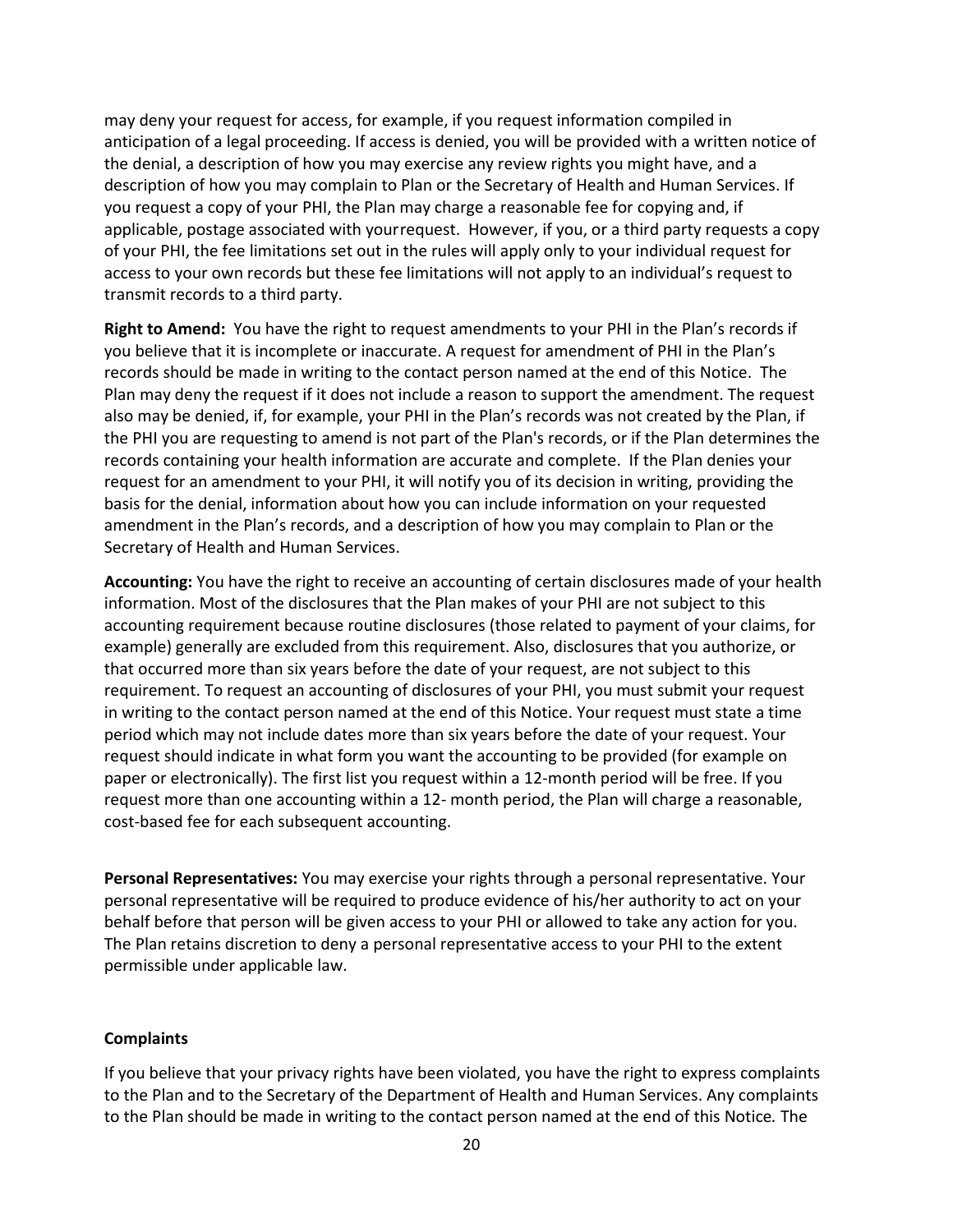Plan encourages you to express any concerns you may have regarding the privacy of your information. You will not be retaliated against in any way for filing a complaint.

#### **Contact Information**

The Plan has designated Iain Cunningham as its contact person for all issues regarding the Plan's privacy practices and your privacy rights. You can reach this contact person at: DataPrivacyTeam@exchange.nvidia.com.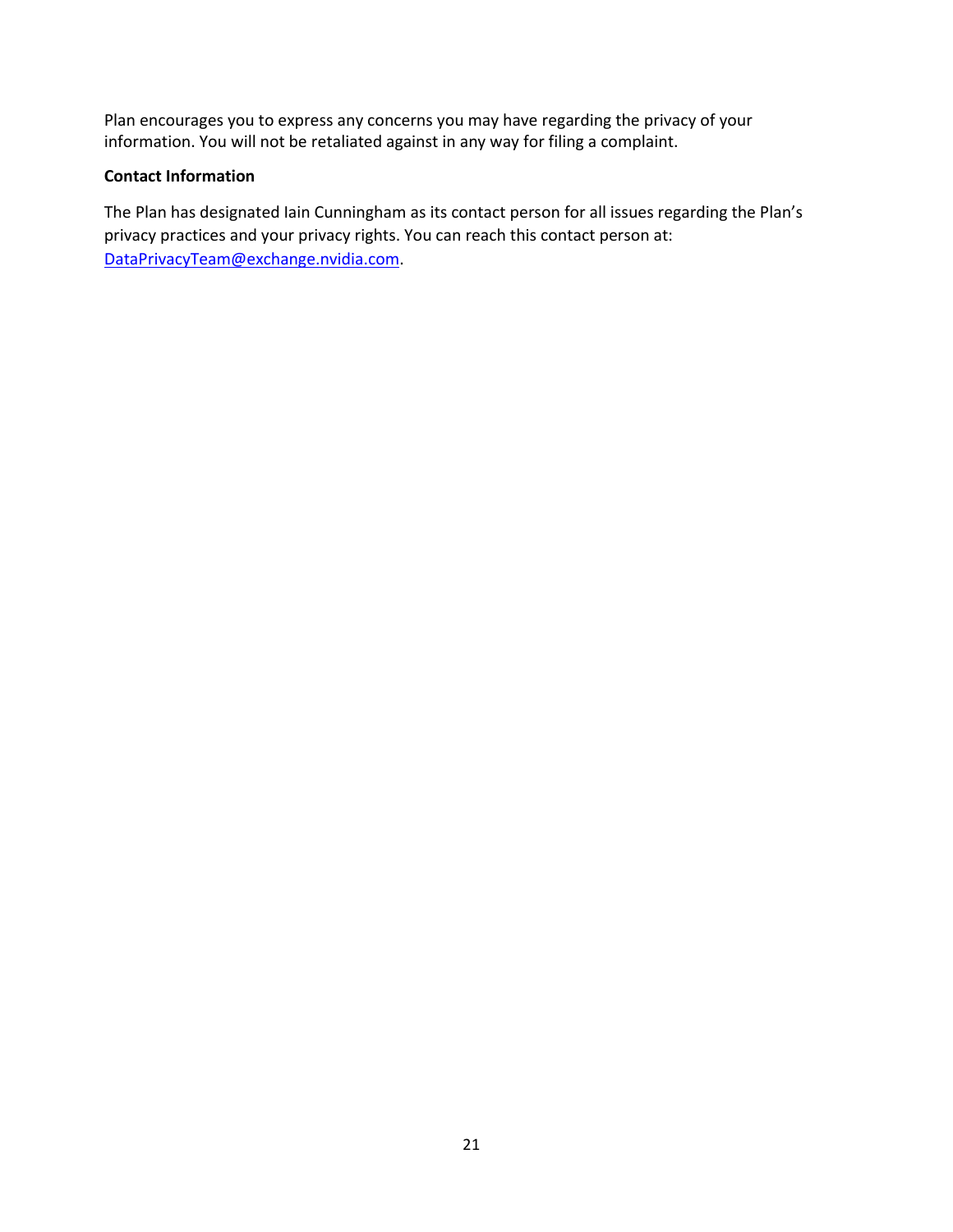# **Premium Assistance Under Medicaid and the Children's Health Insurance Program (CHIP)**

If you or your children are eligible for Medicaid or CHIP and you're eligible for health coverage from your employer, your state may have a premium assistance program that can help pay for coverage, using funds from their Medicaid or CHIP programs. If you or your children aren't eligible for Medicaid or CHIP, you won't be eligible for these premium assistance programs but you may be able to buy individual insurance coverage through the Health Insurance Marketplace. For more information, visit **www.healthcare.gov**.

If you or your dependents are already enrolled in Medicaid or CHIP and you live in a State listed below, contact your State Medicaid or CHIP office to find out if premium assistance is available.

If you or your dependents are NOT currently enrolled in Medicaid or CHIP, and you think you or any of your dependents might be eligible for either of these programs, contact your State Medicaid or CHIP office or dial **1-877-KIDS NOW** or **www.insurekidsnow.gov** to find out how to apply. If you qualify, ask your state if it has a program that might help you pay the premiums for an employer-sponsored plan.

If you or your dependents are eligible for premium assistance under Medicaid or CHIP, as well as eligible under your employer plan, your employer must allow you to enroll in your employer plan if you aren't already enrolled. This is called a "special enrollment" opportunity, and **you must request coverage within 60 days of being determined eligible for premium assistance**. If you have questions about enrolling in your employer plan, contact the Department of Labor at **www.askebsa.dol.gov** or call **1-866-444-EBSA (3272)**.

**If you live in one of the following states, you may be eligible for assistance paying your employer health plan premiums. The following list of states is current as of July 31, 2021. Contact your State for more information on eligibility –**

| <b>ALABAMA - Medicaid</b>     | <b>COLORADO - Health First Colorado (Colorado's</b>    |
|-------------------------------|--------------------------------------------------------|
|                               | Medicaid Program) & Child Health Plan Plus (CHP+)      |
| Website: http://myalhipp.com/ | Health First Colorado Website:                         |
| Phone: 1-855-692-5447         | https://www.healthfirstcolorado.com/                   |
|                               | Health First Colorado Member Contact Center:           |
|                               | 1-800-221-3943/ State Relay 711                        |
|                               | CHP+: https://www.colorado.gov/pacific/hcpf/child-     |
|                               | health-plan-plus                                       |
|                               | CHP+ Customer Service: 1-800-359-1991/ State Relay 711 |
|                               | Health Insurance Buy-In Program                        |
|                               | (HIBI): https://www.colorado.gov/pacific/hcpf/health-  |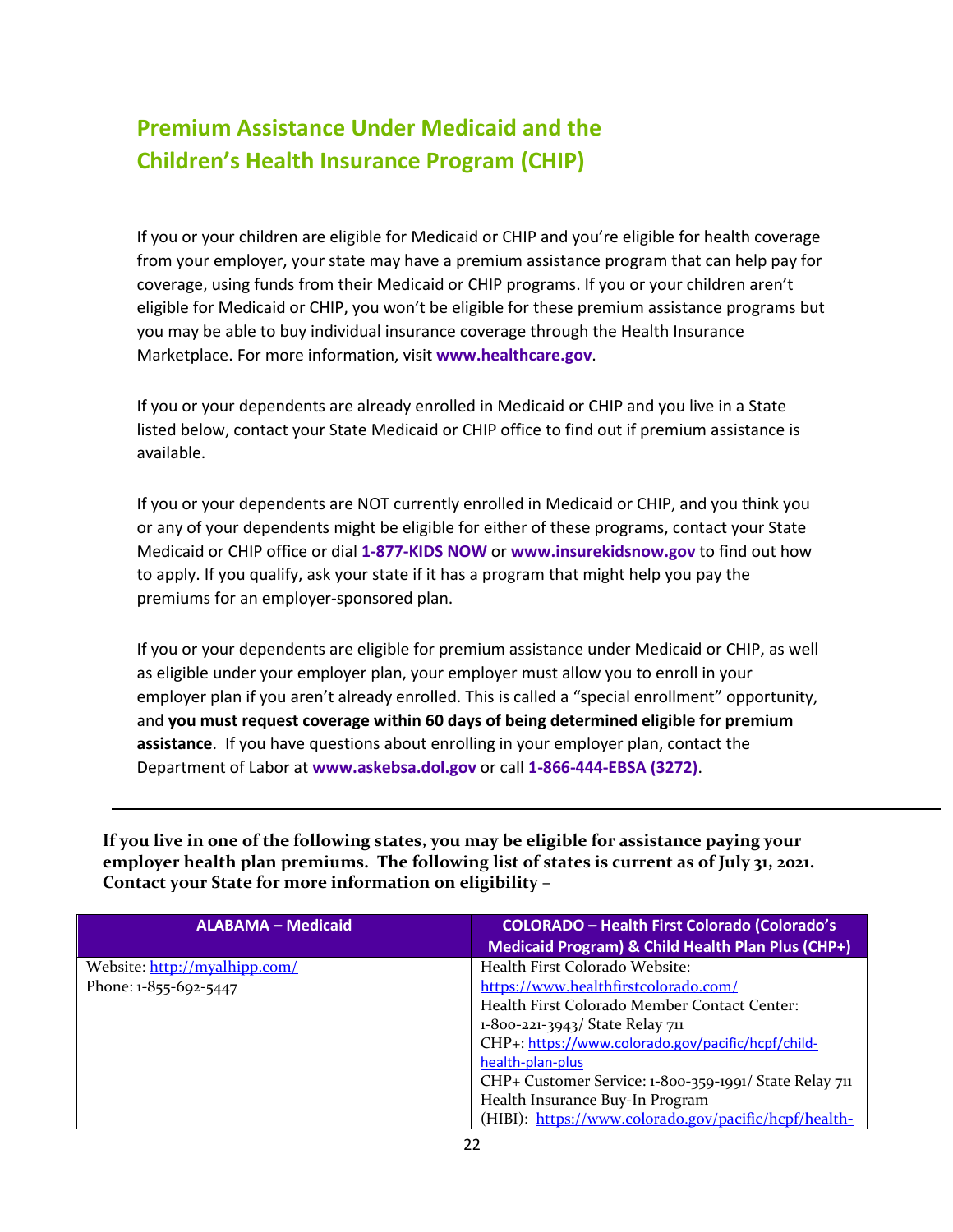|                                                                                                                                                                                                                                                    | insurance-buy-program<br>HIBI Customer Service: 1-855-692-6442                                                                                                                                           |
|----------------------------------------------------------------------------------------------------------------------------------------------------------------------------------------------------------------------------------------------------|----------------------------------------------------------------------------------------------------------------------------------------------------------------------------------------------------------|
| <b>ALASKA - Medicaid</b>                                                                                                                                                                                                                           | <b>FLORIDA - Medicaid</b>                                                                                                                                                                                |
| The AK Health Insurance Premium Payment Program<br>Website: http://myakhipp.com/<br>Phone: 1-866-251-4861<br>Email: CustomerService@MyAKHIPP.com<br>Medicaid Eligibility:<br>http://dhss.alaska.gov/dpa/Pages/medicaid/default.asp<br>$\mathbf{x}$ | Website:<br>https://www.flmedicaidtplrecovery.com/flmedicaidtplr<br>ecovery.com/hipp/index.html<br>Phone: 1-877-357-3268                                                                                 |
| <b>ARKANSAS - Medicaid</b>                                                                                                                                                                                                                         | <b>GEORGIA - Medicaid</b>                                                                                                                                                                                |
| Website: http://myarhipp.com/<br>Phone: 1-855-MyARHIPP (855-692-7447)                                                                                                                                                                              | Website: https://medicaid.georgia.gov/health-<br>insurance-premium-payment-program-hipp<br>Phone: 678-564-1162 ext 2131                                                                                  |
| <b>CALIFORNIA - Medicaid</b>                                                                                                                                                                                                                       | <b>INDIANA - Medicaid</b>                                                                                                                                                                                |
| Website:<br>Health Insurance Premium Payment (HIPP) Program<br>http://dhcs.ca.gov/hipp<br>Phone: 916-445-8322<br>Email: hipp@dhcs.ca.gov                                                                                                           | Healthy Indiana Plan for low-income adults 19-64<br>Website: http://www.in.gov/fssa/hip/<br>Phone: 1-877-438-4479<br>All other Medicaid<br>Website: https://www.in.gov/medicaid/<br>Phone 1-800-457-4584 |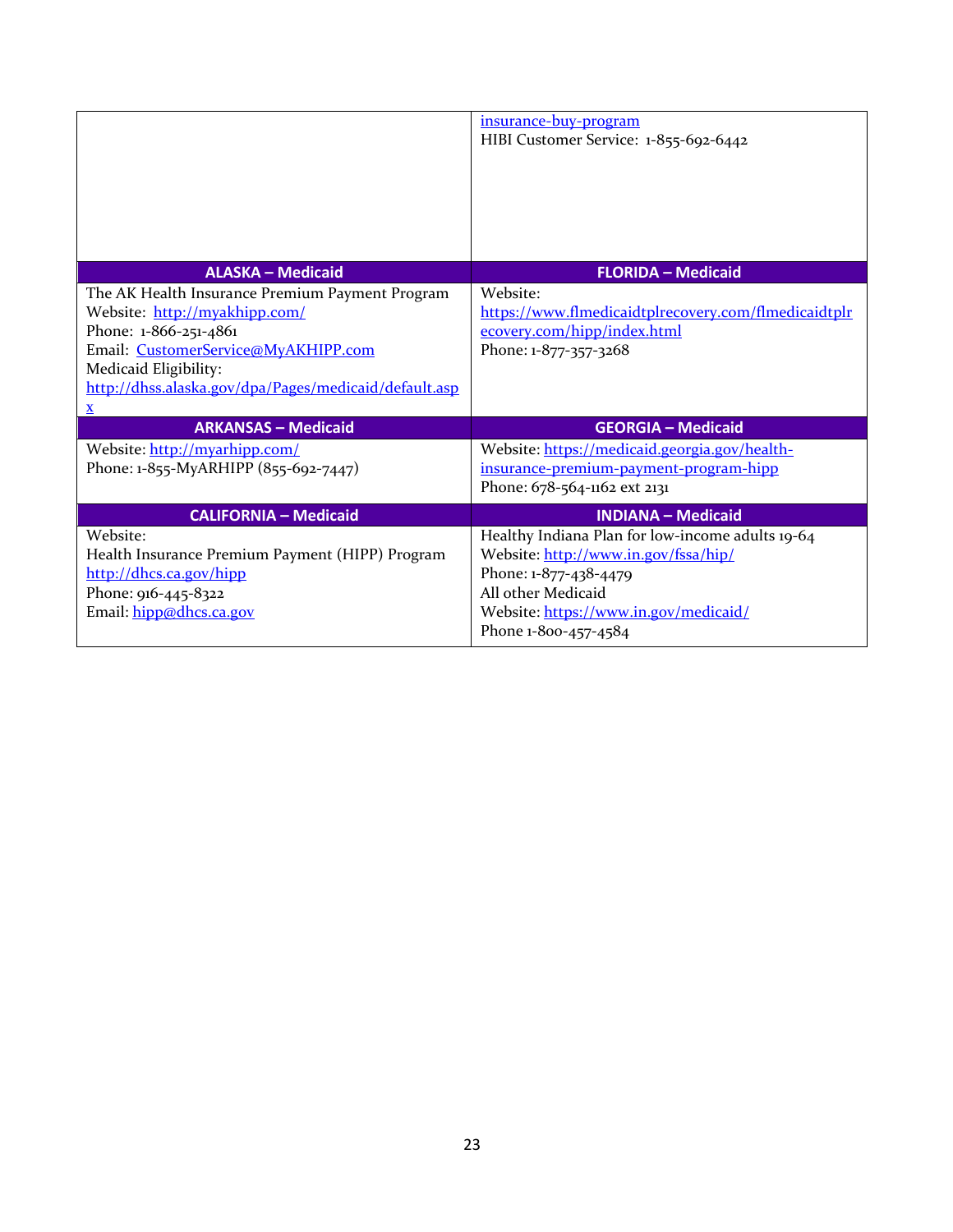| <b>IOWA</b> - Medicaid and CHIP (Hawki)                | <b>MONTANA - Medicaid</b>                              |
|--------------------------------------------------------|--------------------------------------------------------|
| Medicaid Website:                                      | Website:                                               |
| https://dhs.iowa.gov/ime/members                       | http://dphhs.mt.gov/MontanaHealthcarePrograms/HIPP     |
| Medicaid Phone: 1-800-338-8366                         | Phone: 1-800-694-3084                                  |
| Hawki Website:                                         |                                                        |
| http://dhs.iowa.gov/Hawki                              |                                                        |
| Hawki Phone: 1-800-257-8563                            |                                                        |
| HIPP Website:                                          |                                                        |
| https://dhs.iowa.gov/ime/members/medicaid-a-to-        |                                                        |
| $z/h$ ipp                                              |                                                        |
| HIPP Phone: 1-888-346-9562                             |                                                        |
| <b>KANSAS - Medicaid</b>                               | <b>NEBRASKA - Medicaid</b>                             |
| Website: https://www.kancare.ks.gov/                   | Website: http://www.ACCESSNebraska.ne.gov              |
| Phone: 1-800-792-4884                                  | Phone: 1-855-632-7633                                  |
|                                                        | Lincoln: 402-473-7000                                  |
|                                                        | Omaha: 402-595-1178                                    |
| <b>KENTUCKY - Medicaid</b>                             | <b>NEVADA - Medicaid</b>                               |
| Kentucky Integrated Health Insurance Premium           | Medicaid Website: http://dhcfp.nv.gov                  |
| Payment Program (KI-HIPP) Website:                     | Medicaid Phone: 1-800-992-0900                         |
| https://chfs.ky.gov/agencies/dms/member/Pages/kihipp.a |                                                        |
| spx                                                    |                                                        |
| Phone: 1-855-459-6328                                  |                                                        |
| Email: KIHIPP.PROGRAM@ky.gov                           |                                                        |
| <b>KCHIP Website:</b>                                  |                                                        |
| https://kidshealth.ky.gov/Pages/index.aspx             |                                                        |
| Phone: 1-877-524-4718                                  |                                                        |
|                                                        |                                                        |
| Kentucky Medicaid Website: https://chfs.ky.gov         |                                                        |
| <b>LOUISIANA - Medicaid</b>                            | <b>NEW HAMPSHIRE - Medicaid</b>                        |
| Website: www.medicaid.la.gov or                        | Website: https://www.dhhs.nh.gov/oii/hipp.htm          |
| www.ldh.la.gov/lahipp                                  | Phone: 603-271-5218                                    |
| Phone: 1-888-342-6207 (Medicaid hotline) or 1-855-618- | Toll free number for the HIPP program: 1-800-852-3345, |
| 5488 (LaHIPP)                                          | ext 5218                                               |
| <b>MAINE - Medicaid</b>                                | <b>NEW JERSEY - Medicaid and CHIP</b>                  |
| <b>Enrollment Website:</b>                             | Medicaid Website:                                      |
| https://www.maine.gov/dhhs/ofi/applications-forms      | http://www.state.nj.us/humanservices/                  |
| Phone: 1-800-442-6003                                  | dmahs/clients/medicaid/                                |
| TTY: Maine relay 711                                   | Medicaid Phone: 609-631-2392                           |
|                                                        | CHIP Website: http://www.njfamilycare.org/index.html   |
| Private Health Insurance Premium Webpage:              | CHIP Phone: 1-800-701-0710                             |
| https://www.maine.gov/dhhs/ofi/applications-forms      |                                                        |
| Phone: -800-977-6740.                                  |                                                        |
| TTY: Maine relay 711                                   |                                                        |
| <b>MASSACHUSETTS - Medicaid and CHIP</b>               | <b>NEW YORK - Medicaid</b>                             |
| Website: https://www.mass.gov/info-                    | Website:                                               |
| details/masshealth-premium-assistance-pa               | https://www.health.ny.gov/health_care/medicaid/        |
|                                                        | Phone: 1-800-541-2831                                  |
| Phone: 1-800-862-4840                                  |                                                        |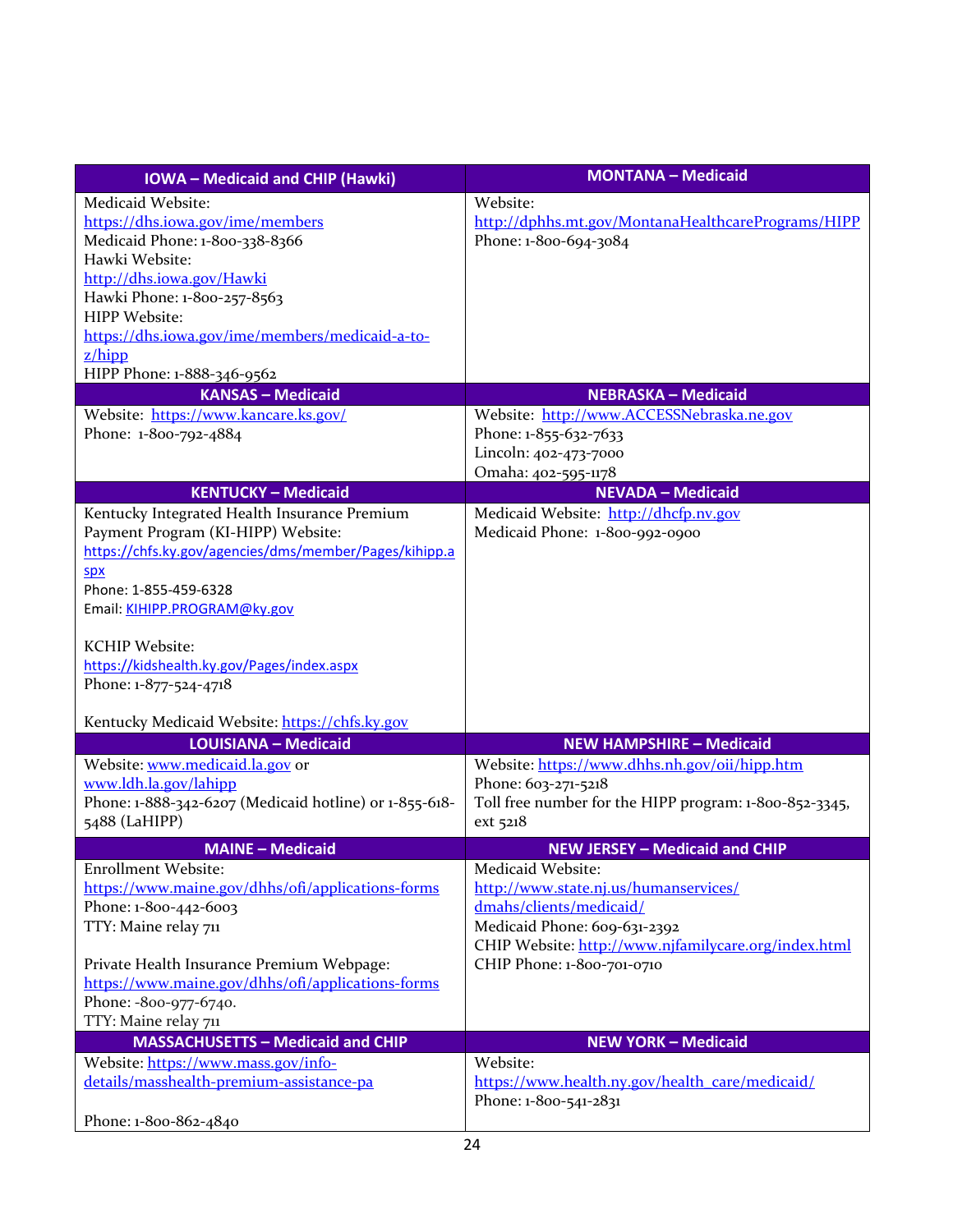| <b>MINNESOTA - Medicaid</b>                         | <b>NORTH CAROLINA - Medicaid</b>                        |
|-----------------------------------------------------|---------------------------------------------------------|
| Website:                                            | Website: https://medicaid.ncdhhs.gov/                   |
| https://mn.gov/dhs/people-we-serve/children-and-    | Phone: 919-855-4100                                     |
| families/health-care/health-care-programs/programs- |                                                         |
| and-services/other-insurance.jsp                    |                                                         |
| Phone: 1-800-657-3739                               |                                                         |
|                                                     |                                                         |
| <b>MISSOURI-Medicaid</b>                            | <b>NORTH DAKOTA - Medicaid</b>                          |
| Website:                                            | Website:                                                |
| http://www.dss.mo.gov/mhd/participants/pages/hipp.  | http://www.nd.gov/dhs/services/medicalserv/medicaid/    |
| htm                                                 | Phone: 1-844-854-4825                                   |
| Phone: 573-751-2005                                 |                                                         |
| <b>OKLAHOMA - Medicaid and CHIP</b>                 | <b>UTAH - Medicaid and CHIP</b>                         |
| Website: http://www.insureoklahoma.org              | Medicaid Website: https://medicaid.utah.gov/            |
| Phone: 1-888-365-3742                               | CHIP Website: http://health.utah.gov/chip               |
|                                                     | Phone: 1-877-543-7669                                   |
| <b>OREGON - Medicaid</b>                            | <b>VERMONT-Medicaid</b>                                 |
| Website:                                            | Website: http://www.greenmountaincare.org/              |
| http://healthcare.oregon.gov/Pages/index.aspx       | Phone: 1-800-250-8427                                   |
| http://www.oregonhealthcare.gov/index-es.html       |                                                         |
| Phone: 1-800-699-9075                               |                                                         |
| <b>PENNSYLVANIA - Medicaid</b>                      | VIRGINIA - Medicaid and CHIP                            |
| Website:                                            | Website: https://www.coverva.org/en/famis-select        |
| https://www.dhs.pa.gov/providers/Providers/Pages/   | https://www.coverva.org/en/hipp                         |
| Medical/HIPP-Program.aspx                           | Medicaid Phone: 1-800-432-5924                          |
| Phone: 1-800-692-7462                               | CHIP Phone:<br>1-800-432-5924                           |
| <b>RHODE ISLAND - Medicaid and CHIP</b>             | <b>WASHINGTON - Medicaid</b>                            |
|                                                     |                                                         |
| Website: http://www.eohhs.ri.gov/                   | Website: https://www.hca.wa.gov/                        |
| Phone: 1-855-697-4347, or 401-462-0311 (Direct RIte | Phone: 1-800-562-3022                                   |
| Share Line)                                         |                                                         |
| <b>SOUTH CAROLINA - Medicaid</b>                    | <b>WEST VIRGINIA - Medicaid</b>                         |
| Website: https://www.scdhhs.gov                     | Website: http://mywyhipp.com/                           |
| Phone: 1-888-549-0820                               | Toll-free phone: 1-855-MyWVHIPP (1-855-699-8447)        |
| <b>SOUTH DAKOTA - Medicaid</b>                      | <b>WISCONSIN - Medicaid and CHIP</b>                    |
| Website: http://dss.sd.gov                          | Website:                                                |
| Phone: 1-888-828-0059                               | https://www.dhs.wisconsin.gov/badgercareplus/p-         |
|                                                     | 10095.htm                                               |
|                                                     | Phone: 1-800-362-3002                                   |
| <b>TEXAS - Medicaid</b>                             | <b>WYOMING - Medicaid</b>                               |
| Website: http://gethipptexas.com/                   | Website:                                                |
| Phone: 1-800-440-0493                               | https://health.wyo.gov/healthcarefin/medicaid/programs- |
|                                                     | and-eligibility/                                        |
|                                                     | Phone: 1-800-251-1269                                   |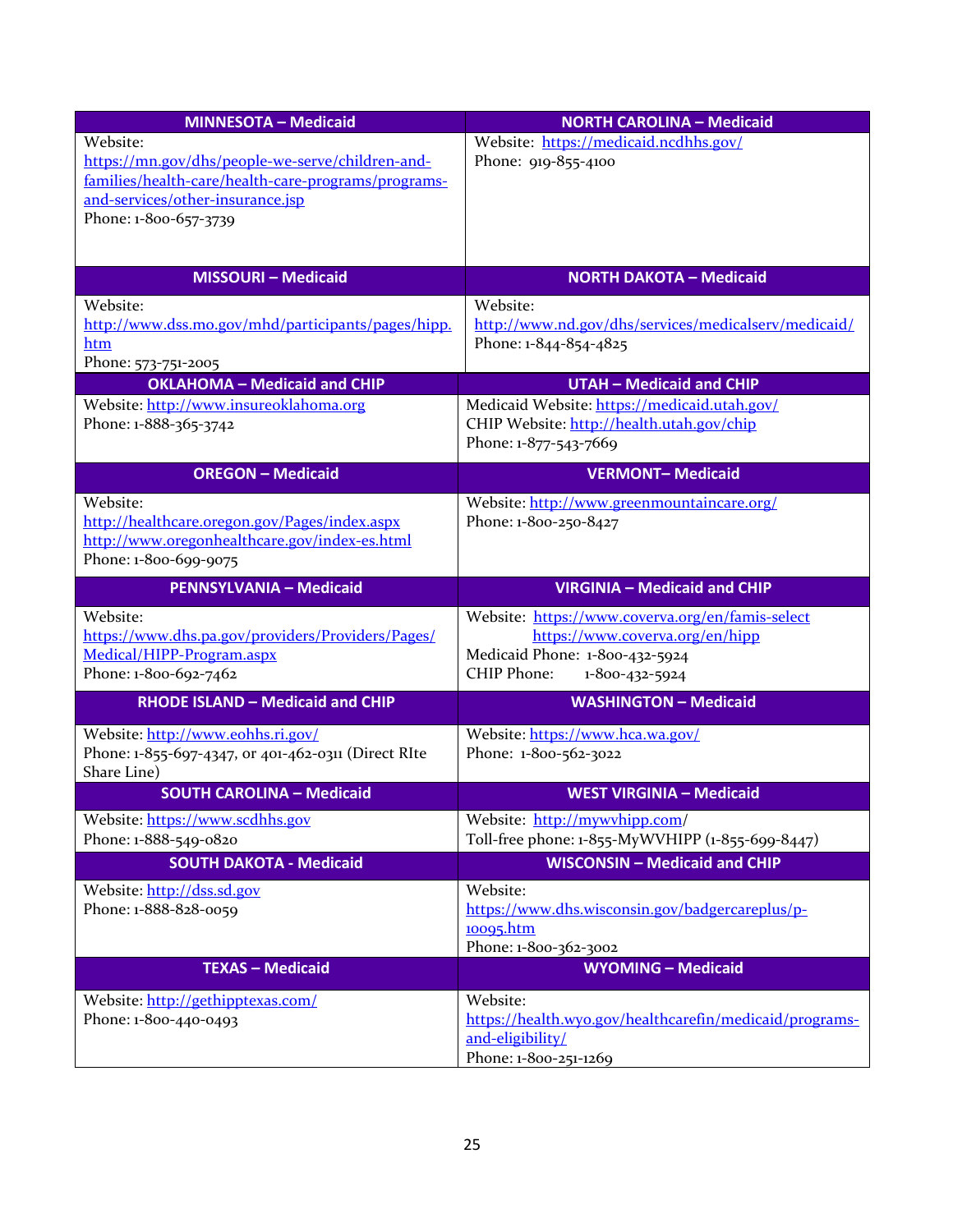To see if any other states have added a premium assistance program since July 31, 2021, or for more information on special enrollment rights, contact either:

Employee Benefits Security Administration Centers for Medicare & Medicaid Services **www.dol.gov/agencies/ebsa www.cms.hhs.gov**

U.S. Department of Labor U.S. Department of Health and Human Services 1-866-444-EBSA (3272) 1-877-267-2323, Menu Option 4, Ext. 61565

#### **Paperwork Reduction Act Statement**

According to the Paperwork Reduction Act of 1995 (Pub. L. 104-13) (PRA), no persons are required to respond to a collection of information unless such collection displays a valid Office of Management and Budget (OMB) control number. The Department notes that a Federal agency cannot conduct or sponsor a collection of information unless it is approved by OMB under the PRA, and displays a currently valid OMB control number, and the public is not required to respond to a collection of information unless it displays a currently valid OMB control number. See 44 U.S.C. 3507. Also, notwithstanding any other provisions of law, no person shall be subject to penalty for failing to comply with a collection of information if the collection of information does not display a currently valid OMB control number. See 44 U.S.C. 3512.

The public reporting burden for this collection of information is estimated to average approximately seven minutes per respondent. Interested parties are encouraged to send comments regarding the burden estimate or any other aspect of this collection of information, including suggestions for reducing this burden, to the U.S. Department of Labor, Employee Benefits Security Administration, Office of Policy and Research, Attention: PRA Clearance Officer, 200 Constitution Avenue, N.W., Room N-5718, Washington, DC 20210 or email ebsa.opr@dol.gov and reference the OMB Control Number 1210-0137.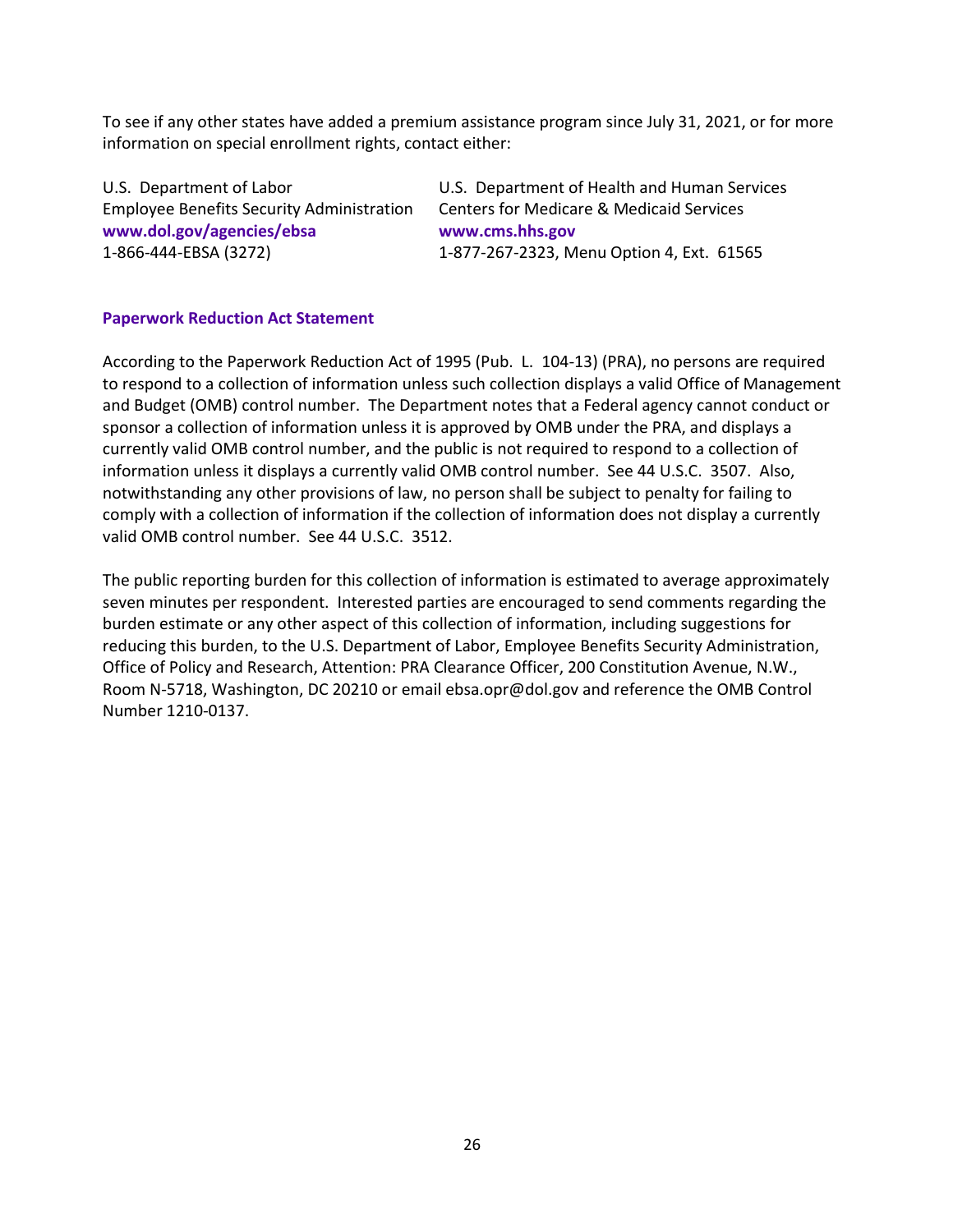### **Patient Protection Disclosure**

The medical plans offered through the NVIDIA Welfare Plan (by Cigna, Kaiser and Blue Cross Blue Shield of Alabama) generally allow designation of a primary care provider. You have the right to designate any primary care provider who participates in your plan's network and who is available to accept you or your family members. If your plan requires designation of a primary care provider, your plan may designate one for you until you make this designation.

For information on how to select a primary care provider, and for a list of the participating primary care providers, contact the Plan directly. The telephone number for your medical plan may be found on your medical ID card.

For children, you may designate a pediatrician as the primary care provider.

You do not need prior authorization from the NVIDIA Welfare Plan or from any other person (including a primary care provider) in order to obtain access to obstetrical or gynecological care from a health care professional in your plan's network who specializes in obstetrics or gynecology. The health care professional, however, may be required to comply with certain procedures, including obtaining prior authorization for certain services, following a pre-approved treatment plan, or procedures for making referrals. For a list of participating health care professionals who specialize in obstetrics or gynecology, contact the Plan directly. The telephone number for your medical plan may be found on your medical ID card.